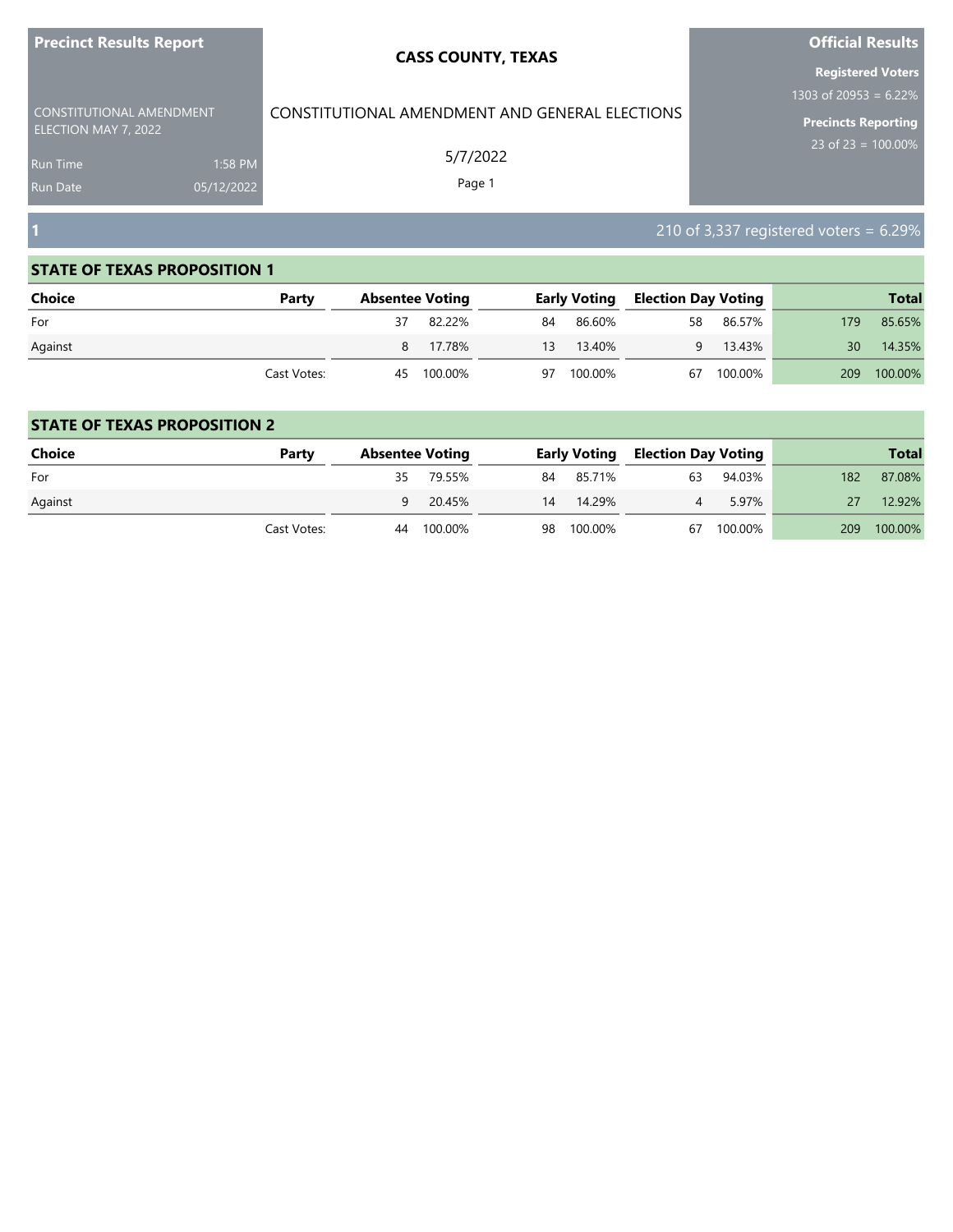| <b>Precinct Results Report</b>                   |                       | <b>CASS COUNTY, TEXAS</b>                      | <b>Official Results</b>                         |
|--------------------------------------------------|-----------------------|------------------------------------------------|-------------------------------------------------|
|                                                  |                       |                                                | <b>Registered Voters</b>                        |
| CONSTITUTIONAL AMENDMENT<br>ELECTION MAY 7, 2022 |                       | CONSTITUTIONAL AMENDMENT AND GENERAL ELECTIONS | 1303 of 20953 = $6.22\%$<br>Precincts Reporting |
| <b>Run Time</b><br><b>Run Date</b>               | 1:58 PM<br>05/12/2022 | 5/7/2022<br>Page 2                             | 23 of 23 = $100.00\%$                           |
| $\vert$ 4                                        |                       |                                                | 29 of 836 registered voters = $3.47\%$          |

٠

#### **STATE OF TEXAS PROPOSITION 1**

| <b>Choice</b> | Party       |    | <b>Absentee Voting</b> |           | <b>Early Voting Election Day Voting</b> |         |    | <b>Total</b> |
|---------------|-------------|----|------------------------|-----------|-----------------------------------------|---------|----|--------------|
| For           |             | 13 | 100.00%                | 5 83.33%  | a                                       | 90.00%  | 27 | 93.10%       |
| Against       |             |    | 0.00%                  | 16.67%    |                                         | 10.00%  |    | 6.90%        |
|               | Cast Votes: | 13 | 100.00%                | 6 100.00% | 10                                      | 100.00% | 29 | 100.00%      |

| <b>Choice</b> | Party       |    | <b>Absentee Voting</b> |        | <b>Early Voting</b> | <b>Election Day Voting</b> |            |                 | <b>Total</b> |
|---------------|-------------|----|------------------------|--------|---------------------|----------------------------|------------|-----------------|--------------|
| For           |             | 10 | 83.33%                 | $\sim$ | 83.33%              |                            | 10 100.00% | 25              | 89.29%       |
| Against       |             |    | 16.67%                 |        | 16.67%              |                            | $0.00\%$   |                 | 10.71%       |
|               | Cast Votes: |    | 12 100.00%             |        | 6 100.00%           |                            | 10 100.00% | 28 <sub>1</sub> | 100.00%      |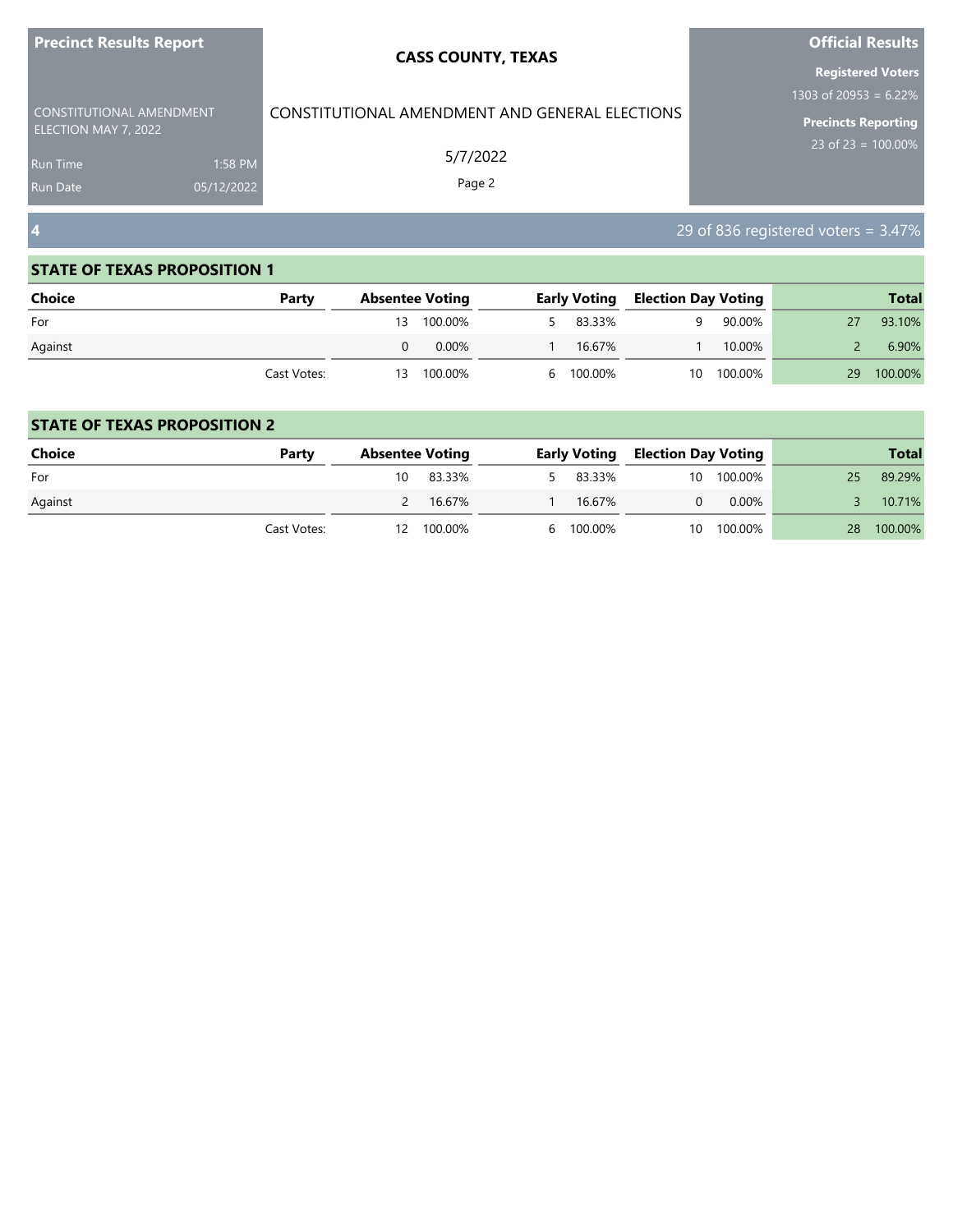| <b>Precinct Results Report</b>                                                      |  | <b>CASS COUNTY, TEXAS</b>                      | <b>Official Results</b>                                                            |
|-------------------------------------------------------------------------------------|--|------------------------------------------------|------------------------------------------------------------------------------------|
| CONSTITUTIONAL AMENDMENT                                                            |  | CONSTITUTIONAL AMENDMENT AND GENERAL ELECTIONS | <b>Registered Voters</b><br>1303 of 20953 = $6.22\%$<br><b>Precincts Reporting</b> |
| ELECTION MAY 7, 2022<br>1:58 PM<br><b>Run Time</b><br>05/12/2022<br><b>Run Date</b> |  | 5/7/2022<br>Page 3                             | 23 of 23 = $100.00\%$                                                              |
| $4 - ATL$                                                                           |  |                                                | 29 of 0 registered voters = $0.00\%$                                               |

| Choice  | Party       | <b>Absentee Voting</b> |           |            | <b>Early Voting Election Day Voting</b> |          |    | <b>Total</b> |
|---------|-------------|------------------------|-----------|------------|-----------------------------------------|----------|----|--------------|
| For     |             |                        | 5 83.33%  | 14 93.33%  |                                         | 6 85.71% | 25 | 89.29%       |
| Against |             |                        | 16.67%    | 6.67%      |                                         | 14.29%   |    | 10.71%       |
|         | Cast Votes: |                        | 6 100.00% | 15 100.00% |                                         | 100.00%  | 28 | 100.00%      |

#### **STATE OF TEXAS PROPOSITION 2**

| Choice  | Party       | <b>Absentee Voting</b> |          |     |            | <b>Early Voting Election Day Voting</b> |          |    | <b>Total</b> |
|---------|-------------|------------------------|----------|-----|------------|-----------------------------------------|----------|----|--------------|
| For     |             |                        | 5 83.33% | 13. | 86.67%     |                                         | 100.00%  | 25 | 89.29%       |
| Against |             |                        | 16.67%   | 2   | 13.33%     |                                         | $0.00\%$ |    | 10.71%       |
|         | Cast Votes: | 6                      | 100.00%  |     | 15 100.00% |                                         | 100.00%  | 28 | 100.00%      |

# **CITY OF ATLANTA Mayor - Vote for none or one**

| Choice          | Party       |   | <b>Absentee Voting</b> |          | <b>Early Voting</b> | Election Day Voting |         |    | <b>Total</b> |
|-----------------|-------------|---|------------------------|----------|---------------------|---------------------|---------|----|--------------|
| Kendell Wolfe   |             |   | 83.33%                 | $\Omega$ | 0.00%               |                     | 42.86%  |    | 27.59%       |
| James Brooks IV |             |   | 16.67%                 |          | 16 100.00%          |                     | 57.14%  | 21 | 72.41%       |
|                 | Cast Votes: | h | 100.00%                | 16       | 100.00%             |                     | 100.00% | 29 | 100.00%      |

| <b>Choice</b>        | Party       | <b>Absentee Voting</b> |          |    |            | <b>Early Voting Election Day Voting</b> |          |      | <b>Total</b> |
|----------------------|-------------|------------------------|----------|----|------------|-----------------------------------------|----------|------|--------------|
| Corvette Phillips    |             |                        | 16.67%   |    | 5 31.25%   | 2                                       | 28.57%   |      | 27.59%       |
| <b>Chad Clements</b> |             |                        | 5 83.33% | 11 | 68.75%     |                                         | 5 71.43% | 21 - | 72.41%       |
|                      | Cast Votes: | h.                     | 100.00%  |    | 16 100.00% |                                         | 100.00%  | 29   | 100.00%      |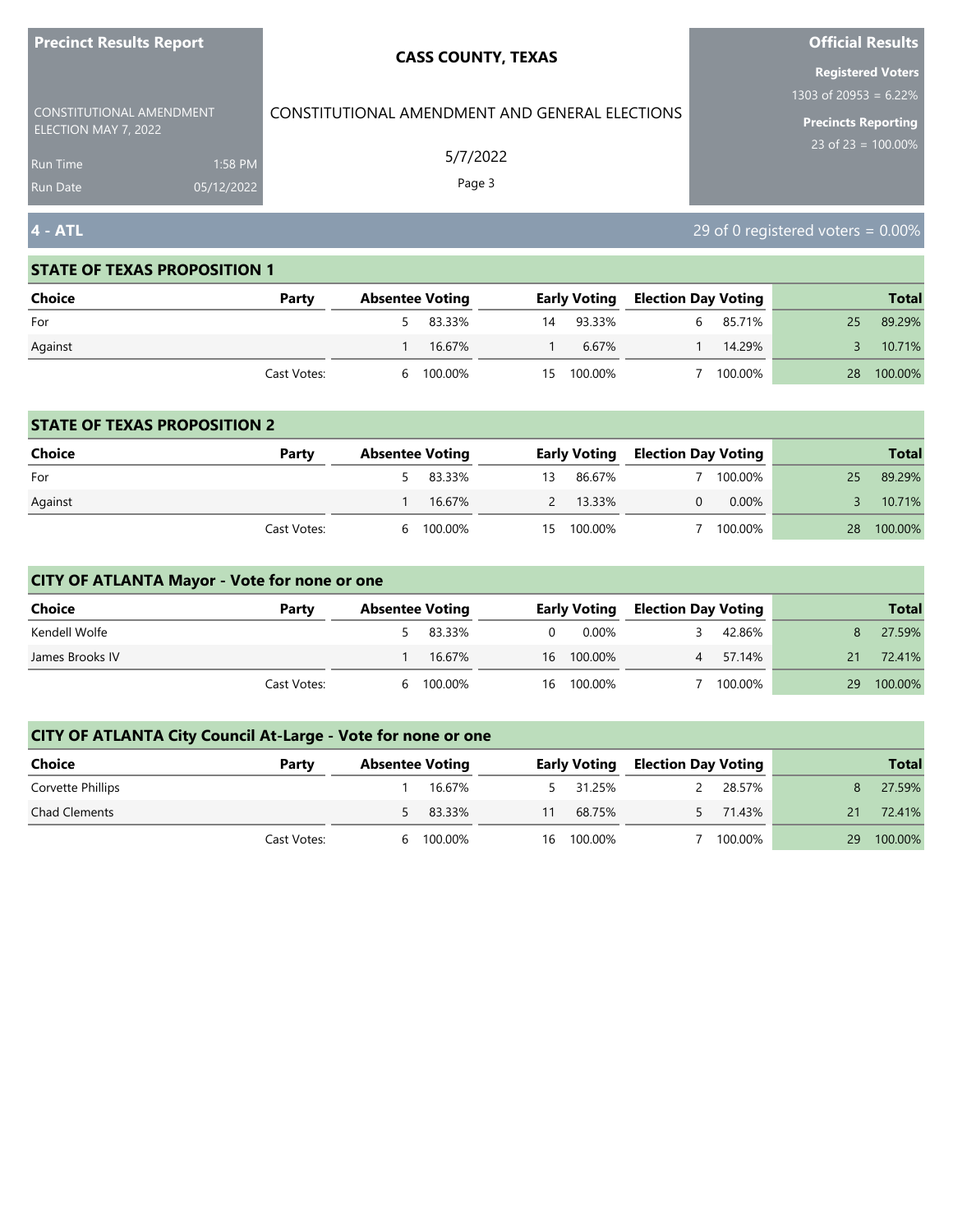| <b>Precinct Results Report</b>               |                       | <b>CASS COUNTY, TEXAS</b>                      | <b>Official Results</b>                                                     |
|----------------------------------------------|-----------------------|------------------------------------------------|-----------------------------------------------------------------------------|
| CONSTITUTIONAL AMENDMENT                     |                       | CONSTITUTIONAL AMENDMENT AND GENERAL ELECTIONS | <b>Registered Voters</b><br>1303 of 20953 = $6.22\%$<br>Precincts Reporting |
| ELECTION MAY 7, 2022<br>Run Time<br>Run Date | 1:58 PM<br>05/12/2022 | 5/7/2022<br>Page 4                             | 23 of 23 = $100.00\%$                                                       |
| $\overline{2}$                               |                       |                                                | 20 of 423 registered voters = $4.73\%$                                      |

| <b>Choice</b> | Party       | <b>Absentee Voting</b> |           | <b>Early Voting Election Day Voting</b> |           |           | <b>Total</b> |
|---------------|-------------|------------------------|-----------|-----------------------------------------|-----------|-----------|--------------|
| For           |             | 6 100.00%              | 77.78%    |                                         | 5 100.00% | 18        | 90.00%       |
| Against       |             | 0.00%                  | 2 22.22%  | 0                                       | $0.00\%$  |           | 10.00%       |
|               | Cast Votes: | 6 100.00%              | 9 100.00% |                                         | 100.00%   | <b>20</b> | 100.00%      |

| <b>Choice</b> | Party       | <b>Absentee Voting</b> |           | Early Voting | <b>Election Day Voting</b> |         |     | <b>Total</b> |
|---------------|-------------|------------------------|-----------|--------------|----------------------------|---------|-----|--------------|
| For           |             |                        | 6 100.00% | 88.89%       |                            | 100.00% | 19. | 95.00%       |
| Against       |             |                        | $0.00\%$  | 11.11%       |                            | 0.00%   |     | 5.00%        |
|               | Cast Votes: | <sub>h</sub>           | 100.00%   | 9 100.00%    |                            | 100.00% | 20  | 100.00%      |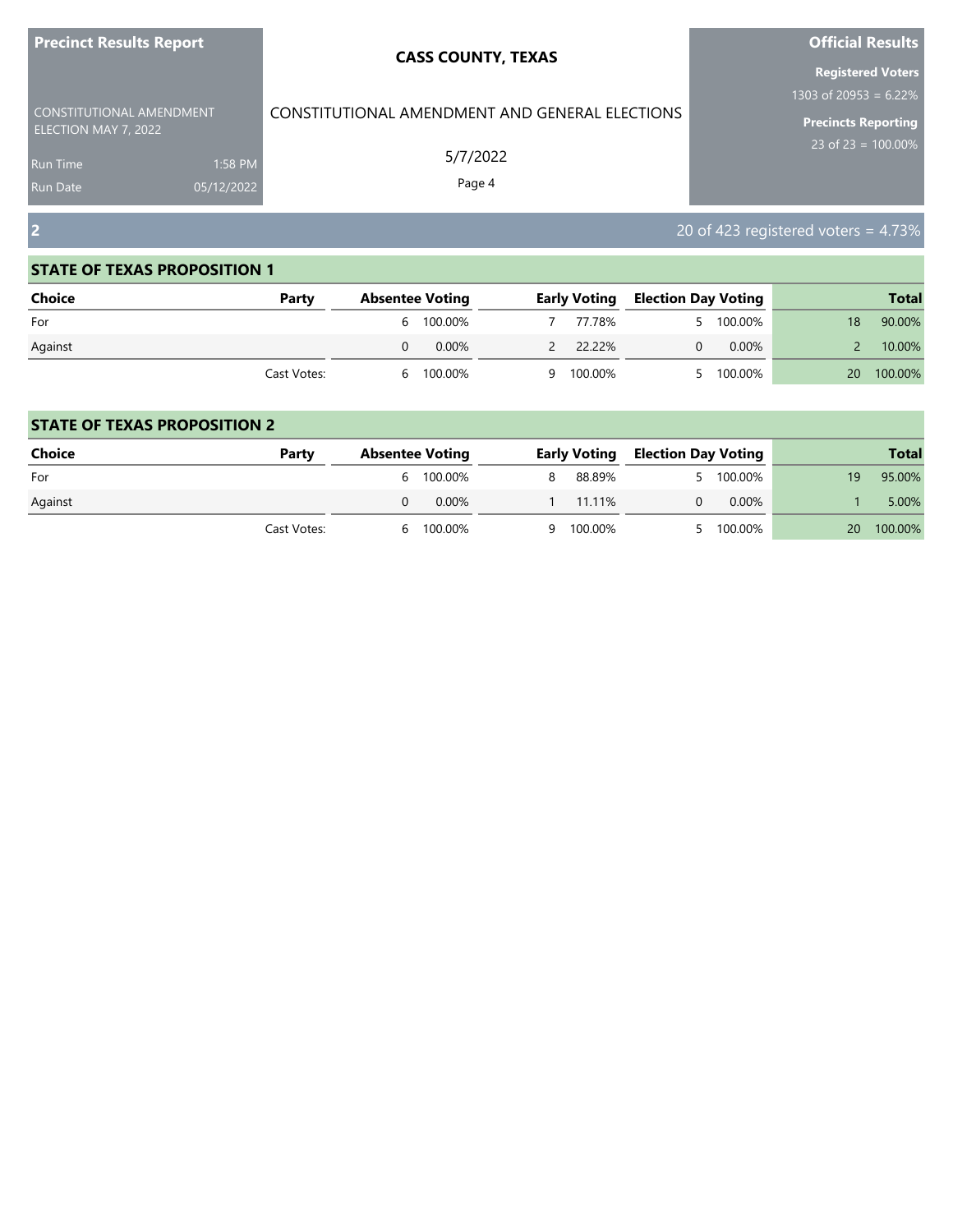| <b>Precinct Results Report</b>               |                       | <b>CASS COUNTY, TEXAS</b>                      | <b>Official Results</b>                                                     |
|----------------------------------------------|-----------------------|------------------------------------------------|-----------------------------------------------------------------------------|
| CONSTITUTIONAL AMENDMENT                     |                       | CONSTITUTIONAL AMENDMENT AND GENERAL ELECTIONS | <b>Registered Voters</b><br>1303 of 20953 = $6.22\%$<br>Precincts Reporting |
| ELECTION MAY 7, 2022<br>Run Time<br>Run Date | 1:58 PM<br>05/12/2022 | 5/7/2022<br>Page 5                             | 23 of 23 = $100.00\%$                                                       |
| $\overline{\mathbf{5}}$                      |                       |                                                | 31 of 811 registered voters = 3.82%                                         |

| <b>Choice</b> | Party       |   | <b>Absentee Voting</b> |          | <b>Early Voting</b> | <b>Election Day Voting</b> |            |    | <b>Total</b> |
|---------------|-------------|---|------------------------|----------|---------------------|----------------------------|------------|----|--------------|
| For           |             |   | 13 100.00%             |          | 100.00%             | 13                         | 86.67%     |    | 93.10%       |
| Against       |             | 0 | $0.00\%$               | $\Omega$ | $0.00\%$            |                            | 13.33%     |    | 6.90%        |
|               | Cast Votes: |   | 13 100.00%             |          | 100.00%             |                            | 15 100.00% | 29 | 100.00%      |

| <b>Choice</b> | Party       | <b>Absentee Voting</b> |         |   | <b>Early Voting</b> | <b>Election Day Voting</b> |            |    | <b>Total</b> |
|---------------|-------------|------------------------|---------|---|---------------------|----------------------------|------------|----|--------------|
| For           |             |                        | 92.86%  |   | 100.00%             |                            | 73.33%     | 25 | 83.33%       |
| Against       |             |                        | 7.14%   | 0 | $0.00\%$            |                            | 26.67%     |    | 16.67%       |
|               | Cast Votes: | 14                     | 100.00% |   | 100.00%             |                            | 15 100.00% | 30 | 100.00%      |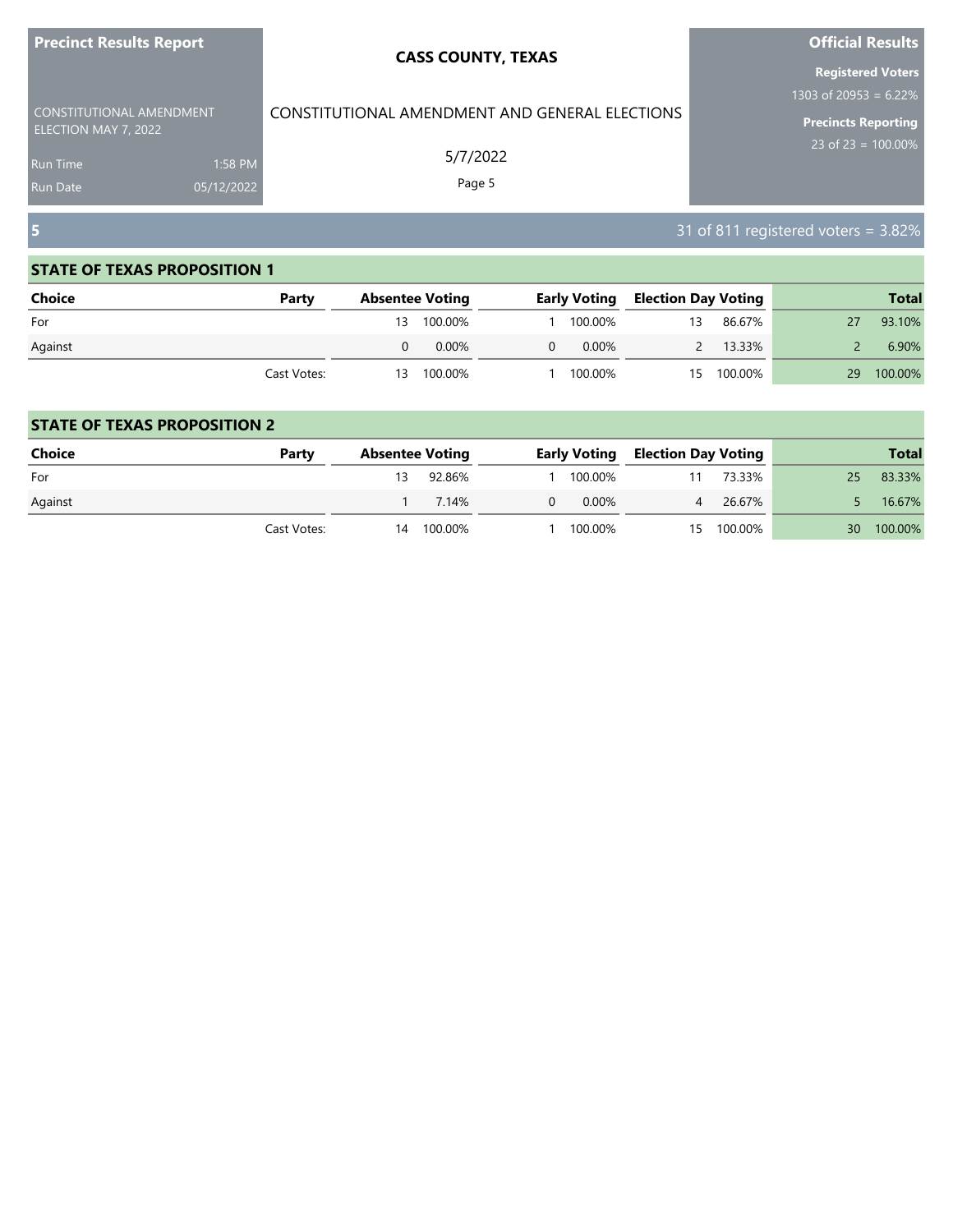| <b>Precinct Results Report</b>                   | <b>CASS COUNTY, TEXAS</b>                      | <b>Official Results</b>                 |
|--------------------------------------------------|------------------------------------------------|-----------------------------------------|
|                                                  |                                                | <b>Registered Voters</b>                |
|                                                  |                                                | 1303 of 20953 = $6.22\%$                |
| CONSTITUTIONAL AMENDMENT<br>ELECTION MAY 7, 2022 | CONSTITUTIONAL AMENDMENT AND GENERAL ELECTIONS | <b>Precincts Reporting</b>              |
| 1:58 PM<br><b>Run Time</b>                       | 5/7/2022                                       | $23$ of 23 = 100.00%                    |
| 05/12/2022<br><b>Run Date</b>                    | Page 6                                         |                                         |
| 7                                                |                                                | $98$ of 2,140 registered voters = 4.58% |

and the control of the control of the control of the control of the control of

## **STATE OF TEXAS PROPOSITION 1**

a sa kacamatan ing Kabupatèn Kabupatèn Kabupatèn Kabupatèn Kabupatèn Kabupatèn Kabupatèn Kabupatèn Kabupatèn K

| Choice  | Party       |    | <b>Absentee Voting</b> |          |           | <b>Early Voting Election Day Voting</b> |            |    | <b>Total</b> |
|---------|-------------|----|------------------------|----------|-----------|-----------------------------------------|------------|----|--------------|
| For     |             |    | 22 81.48%              |          | 5 100.00% | 60                                      | 92.31%     | 87 | 89.69%       |
| Against |             |    | 18.52%                 | $\Omega$ | 0.00%     |                                         | 7.69%      | 10 | 10.31%       |
|         | Cast Votes: | 27 | 100.00%                |          | 5 100.00% |                                         | 65 100.00% | 97 | 100.00%      |

| <b>Choice</b> | Party       | <b>Absentee Voting</b> |         |   | <b>Early Voting</b> | <b>Election Day Voting</b> |            |    | <b>Total</b> |
|---------------|-------------|------------------------|---------|---|---------------------|----------------------------|------------|----|--------------|
| For           |             | 26                     | 96.30%  |   | 5 100.00%           | 58                         | 87.88%     | 89 | 90.82%       |
| Against       |             |                        | 3.70%   | 0 | $0.00\%$            | 8                          | 12.12%     |    | 9.18%        |
|               | Cast Votes: | 27                     | 100.00% |   | 5 100.00%           |                            | 66 100.00% | 98 | 100.00%      |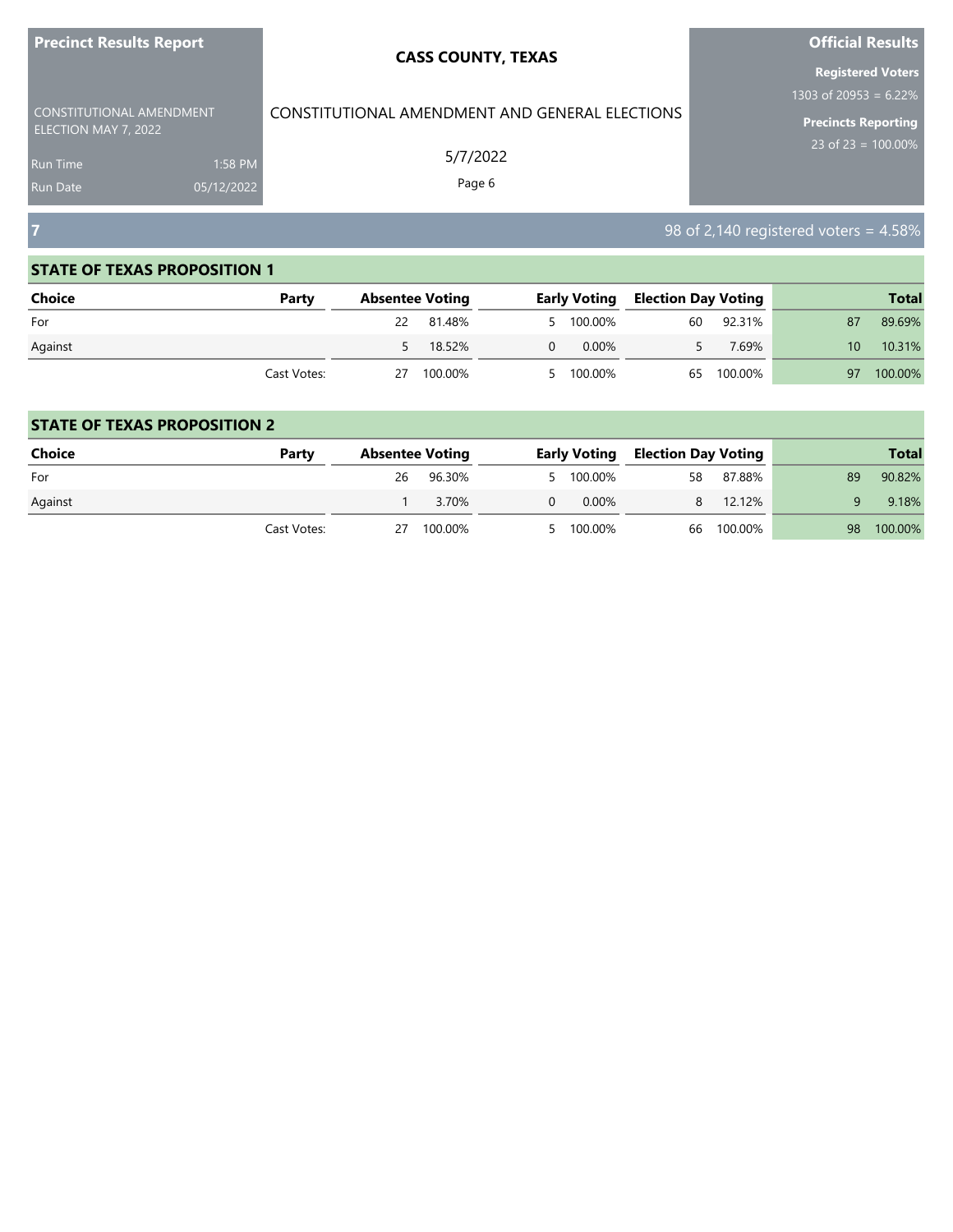| <b>Precinct Results Report</b>               |                       | <b>CASS COUNTY, TEXAS</b>                      | <b>Official Results</b>                                                     |
|----------------------------------------------|-----------------------|------------------------------------------------|-----------------------------------------------------------------------------|
| CONSTITUTIONAL AMENDMENT                     |                       | CONSTITUTIONAL AMENDMENT AND GENERAL ELECTIONS | <b>Registered Voters</b><br>1303 of 20953 = $6.22\%$<br>Precincts Reporting |
| ELECTION MAY 7, 2022<br>Run Time<br>Run Date | 1:58 PM<br>05/12/2022 | 5/7/2022<br>Page 7                             | 23 of 23 = $100.00\%$                                                       |
|                                              |                       |                                                | 22 of 550 registered voters = $4.00\%$                                      |

٠

#### **STATE OF TEXAS PROPOSITION 1**

| <b>Choice</b> | Party       | <b>Absentee Voting</b> |          |   |           | <b>Early Voting Election Day Voting</b> |            |           | <b>Total</b> |
|---------------|-------------|------------------------|----------|---|-----------|-----------------------------------------|------------|-----------|--------------|
| For           |             |                        | 6 85.71% |   | 3 100.00% | 11                                      | 91.67%     | 20        | 90.91%       |
| Against       |             |                        | 14.29%   | 0 | $0.00\%$  |                                         | 8.33%      |           | 9.09%        |
|               | Cast Votes: |                        | 100.00%  |   | 3 100.00% |                                         | 12 100.00% | <b>22</b> | 100.00%      |

| <b>Choice</b> | Party       | <b>Absentee Voting</b> |          |   | <b>Early Voting</b> | <b>Election Day Voting</b> |            |           | <b>Total</b> |
|---------------|-------------|------------------------|----------|---|---------------------|----------------------------|------------|-----------|--------------|
| For           |             |                        | 100.00%  |   | 3 100.00%           |                            | 12 100.00% | 22        | 100.00%      |
| Against       |             |                        | $0.00\%$ | 0 | $0.00\%$            |                            | $0.00\%$   |           | 0.00%        |
|               | Cast Votes: |                        | 100.00%  |   | 3 100.00%           |                            | 12 100.00% | <b>22</b> | 100.00%      |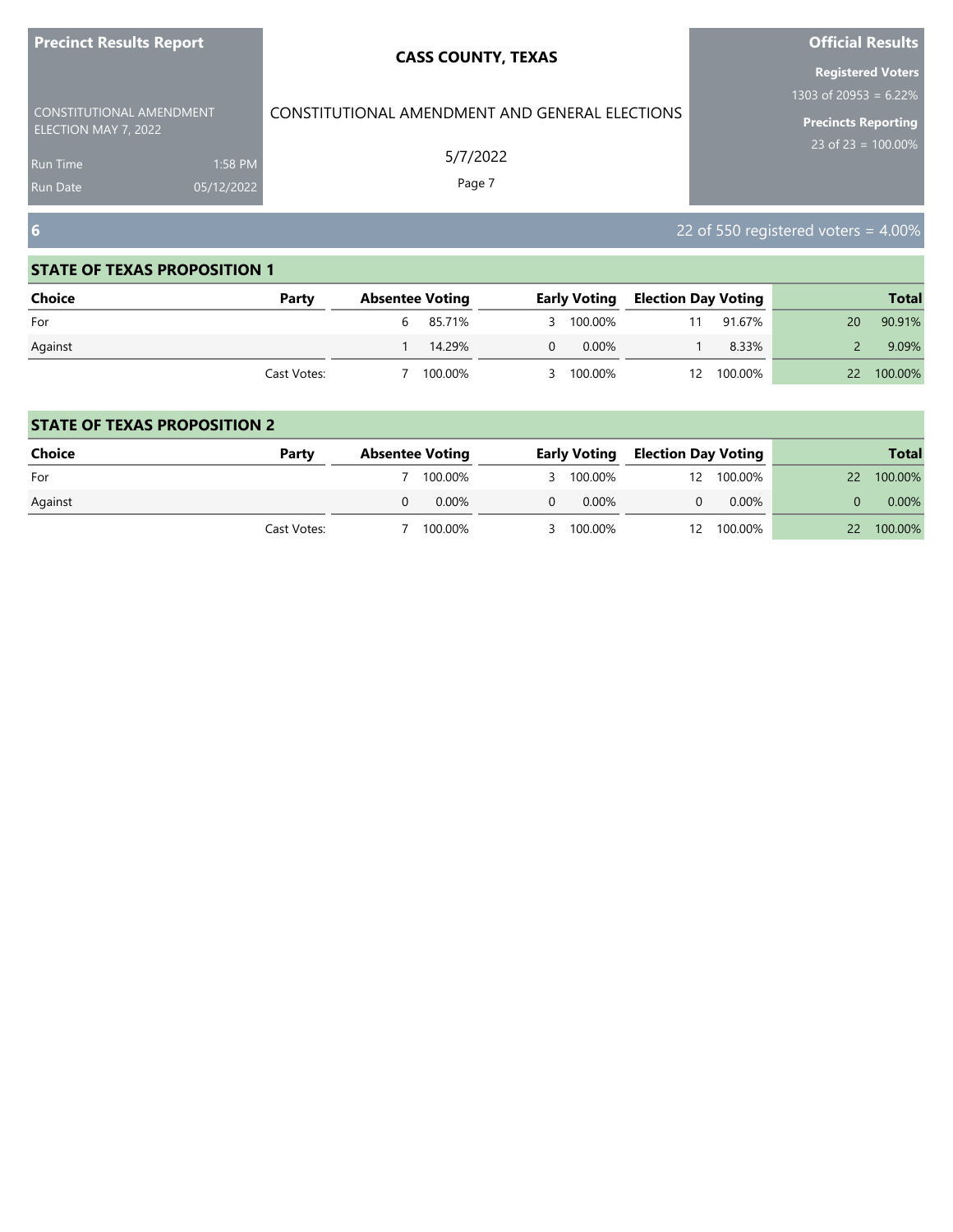| <b>Precinct Results Report</b>                   |            | <b>CASS COUNTY, TEXAS</b>                      | <b>Official Results</b>                  |
|--------------------------------------------------|------------|------------------------------------------------|------------------------------------------|
|                                                  |            |                                                | <b>Registered Voters</b>                 |
|                                                  |            |                                                | 1303 of 20953 = $6.22\%$                 |
| CONSTITUTIONAL AMENDMENT<br>ELECTION MAY 7, 2022 |            | CONSTITUTIONAL AMENDMENT AND GENERAL ELECTIONS | <b>Precincts Reporting</b>               |
| <b>Run Time</b>                                  | 1:58 PM    | 5/7/2022                                       | $23$ of 23 = 100.00%                     |
| <b>Run Date</b>                                  | 05/12/2022 | Page 8                                         |                                          |
| $\overline{9}$                                   |            |                                                | 82 of 1,132 registered voters = $7.24\%$ |

**College** 

٠

#### **STATE OF TEXAS PROPOSITION 1**

and the state of the state of the state of the

| Choice  | Party       | <b>Absentee Voting</b> |            |    |           |    | <b>Early Voting Election Day Voting</b> |     | <b>Total</b> |
|---------|-------------|------------------------|------------|----|-----------|----|-----------------------------------------|-----|--------------|
| For     |             | 20                     | 83.33%     | 8  | 88.89%    | 47 | 95.92%                                  | 75. | 91.46%       |
| Against |             |                        | 4 16.67%   | l. | 11.11%    |    | 4.08%                                   |     | 8.54%        |
|         | Cast Votes: |                        | 24 100.00% |    | 9 100.00% |    | 49 100.00%                              | 82  | 100.00%      |

| Choice  | Party       | <b>Absentee Voting</b> |            |   |           |    | <b>Early Voting Election Day Voting</b> |     | <b>Total</b> |
|---------|-------------|------------------------|------------|---|-----------|----|-----------------------------------------|-----|--------------|
| For     |             | 16                     | 66.67%     | 6 | 66.67%    | 41 | 83.67%                                  | 63  | 76.83%       |
| Against |             |                        | 8 33.33%   |   | 3 33.33%  | 8. | 16.33%                                  | 19. | 23.17%       |
|         | Cast Votes: |                        | 24 100.00% |   | 9 100.00% | 49 | 100.00%                                 | 82  | 100.00%      |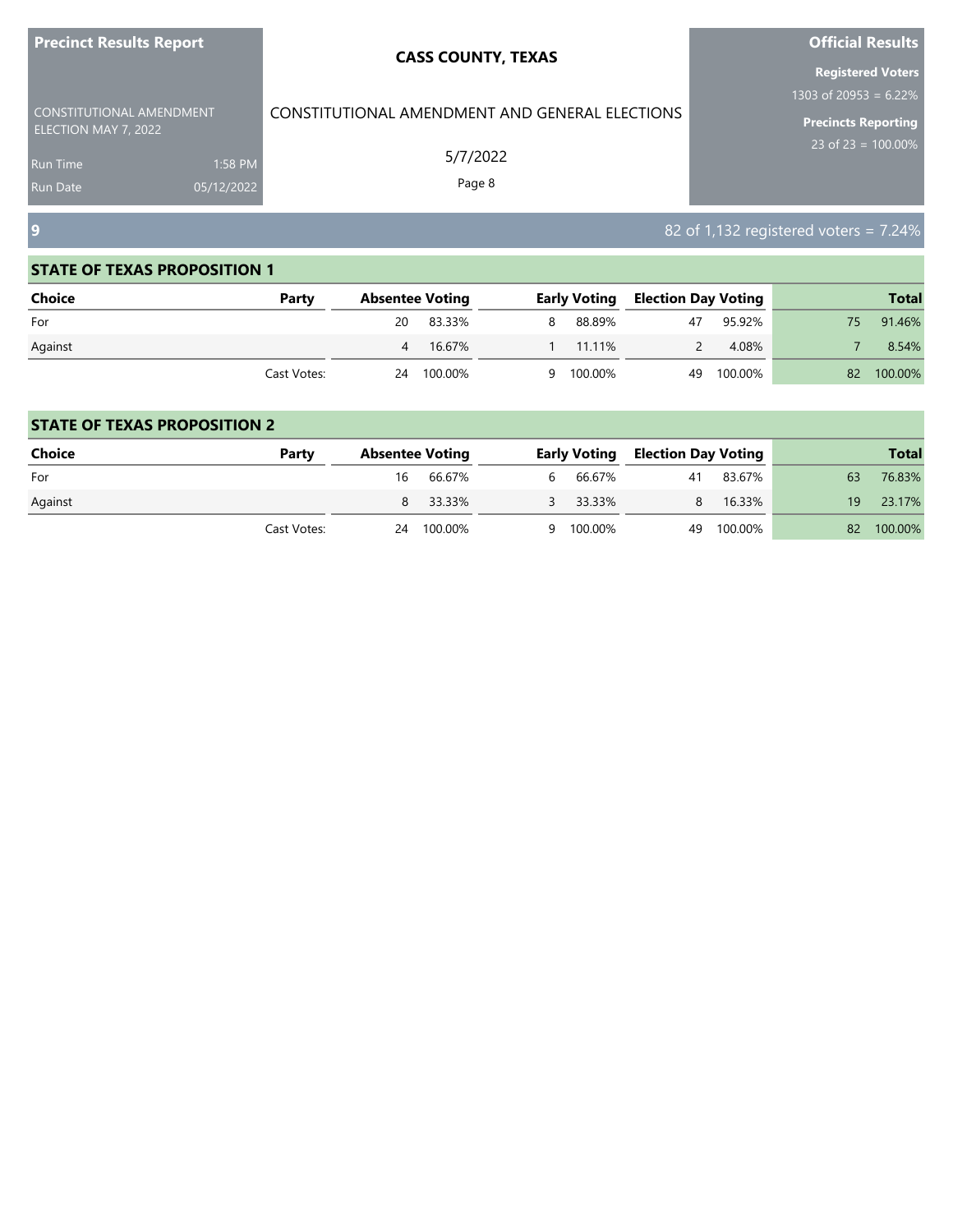| <b>Precinct Results Report</b>                                                         |                       | <b>CASS COUNTY, TEXAS</b>                                            | <b>Official Results</b><br><b>Registered Voters</b>                      |
|----------------------------------------------------------------------------------------|-----------------------|----------------------------------------------------------------------|--------------------------------------------------------------------------|
| CONSTITUTIONAL AMENDMENT<br>ELECTION MAY 7, 2022<br><b>Run Time</b><br><b>Run Date</b> | 1:58 PM<br>05/12/2022 | CONSTITUTIONAL AMENDMENT AND GENERAL ELECTIONS<br>5/7/2022<br>Page 9 | 1303 of 20953 = $6.22\%$<br>Precincts Reporting<br>23 of 23 = $100.00\%$ |
| 11                                                                                     |                       |                                                                      | 24 of 781 registered voters = 3.07%                                      |

| <b>Choice</b> | Party       | <b>Absentee Voting</b> |          |          | <b>Early Voting Election Day Voting</b> |    |         | <b>Total</b> |         |  |
|---------------|-------------|------------------------|----------|----------|-----------------------------------------|----|---------|--------------|---------|--|
| For           |             |                        | 6 85.71% | $\Omega$ | 0.00%                                   | 16 | 94.12%  | 22           | 91.67%  |  |
| Against       |             |                        | 14.29%   | $\Omega$ | $0.00\%$                                |    | 5.88%   |              | 8.33%   |  |
|               | Cast Votes: |                        | 100.00%  | 0        | 0.00%                                   | 17 | 100.00% | 24           | 100.00% |  |

| <b>Choice</b> | Party       | <b>Absentee Voting</b> |          |          | <b>Early Voting Election Day Voting</b> |    |            |    | <b>Total</b> |
|---------------|-------------|------------------------|----------|----------|-----------------------------------------|----|------------|----|--------------|
| For           |             |                        | 4 57.14% | $\Omega$ | 0.00%                                   | 15 | 88.24%     | 19 | 79.17%       |
| Against       |             |                        | 42.86%   | $\Omega$ | 0.00%                                   | 2  | 11.76%     |    | 20.83%       |
|               | Cast Votes: |                        | 100.00%  |          | 0.00%                                   |    | 17 100.00% |    | 24 100.00%   |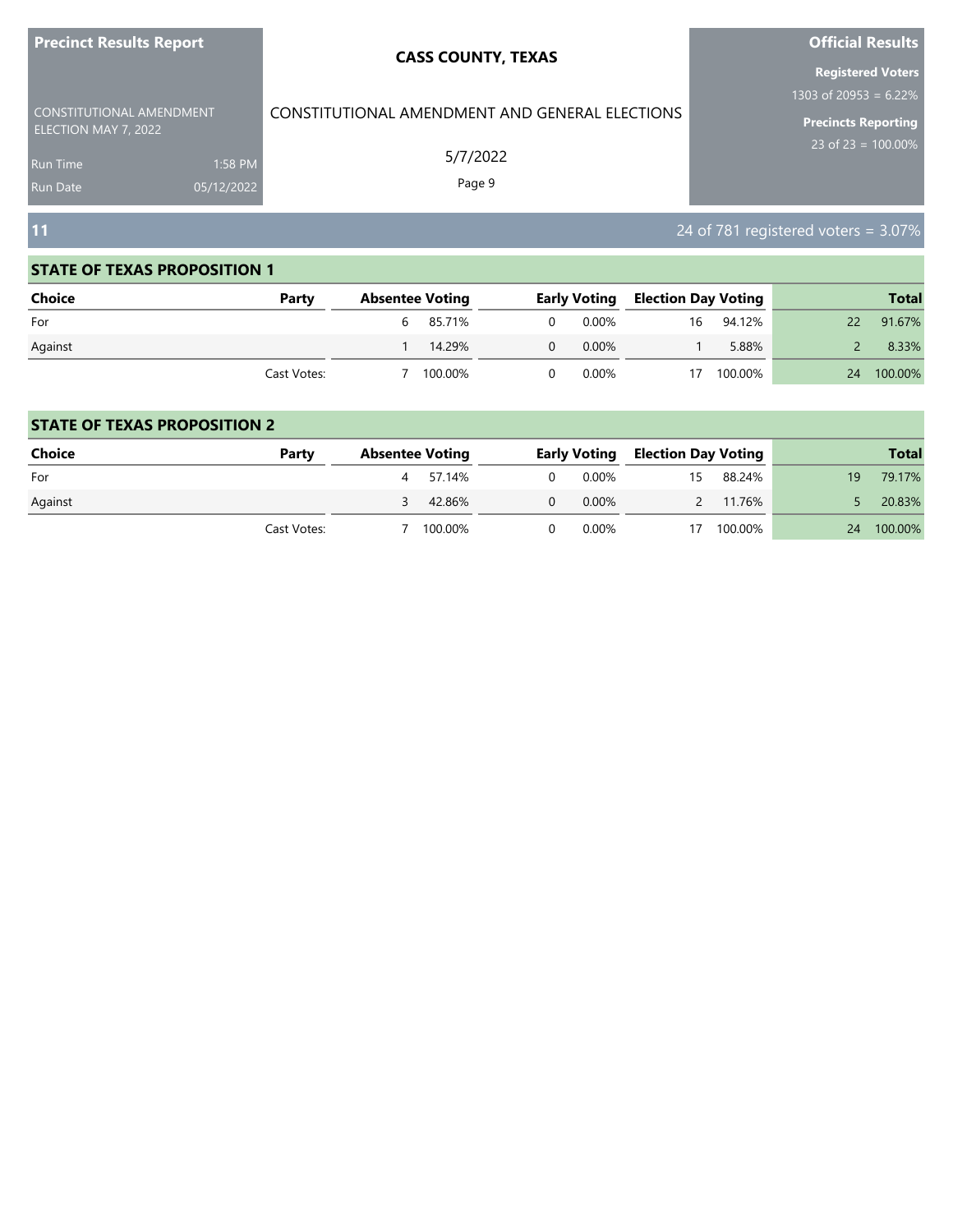| <b>Precinct Results Report</b>                          |                       | <b>CASS COUNTY, TEXAS</b>                      | <b>Official Results</b>                                                            |
|---------------------------------------------------------|-----------------------|------------------------------------------------|------------------------------------------------------------------------------------|
| <b>CONSTITUTIONAL AMENDMENT</b><br>ELECTION MAY 7, 2022 |                       | CONSTITUTIONAL AMENDMENT AND GENERAL ELECTIONS | <b>Registered Voters</b><br>1303 of 20953 = $6.22\%$<br><b>Precincts Reporting</b> |
| <b>Run Time</b><br><b>Run Date</b>                      | 1:58 PM<br>05/12/2022 | 5/7/2022<br>Page 10                            | 23 of 23 = $100.00\%$                                                              |
| 15                                                      |                       |                                                | 16 of 385 registered voters = 4.16%                                                |

| <b>Choice</b> | Party       | <b>Absentee Voting</b> |           |   | <b>Early Voting</b> |  | <b>Election Day Voting</b> | <b>Total</b> |
|---------------|-------------|------------------------|-----------|---|---------------------|--|----------------------------|--------------|
| For           |             |                        | 9 100.00% | 4 | 80.00%              |  | 2 100.00%                  | 93.75%       |
| Against       |             |                        | $0.00\%$  |   | 20.00%              |  | 0.00%                      | 6.25%        |
|               | Cast Votes: | q                      | 100.00%   |   | 5 100.00%           |  | 2 100.00%                  | 16 100.00%   |

| <b>Choice</b> | Party       | <b>Absentee Voting</b> |         | Early Voting |  | <b>Election Day Voting</b> |    | <b>Total</b> |
|---------------|-------------|------------------------|---------|--------------|--|----------------------------|----|--------------|
| For           |             |                        | 88.89%  | 5 100.00%    |  | 50.00%                     |    | 87.50%       |
| Against       |             |                        | 11.11%  | $0.00\%$     |  | 50.00%                     |    | 12.50%       |
|               | Cast Votes: | a                      | 100.00% | 5 100.00%    |  | 2 100.00%                  | 16 | 100.00%      |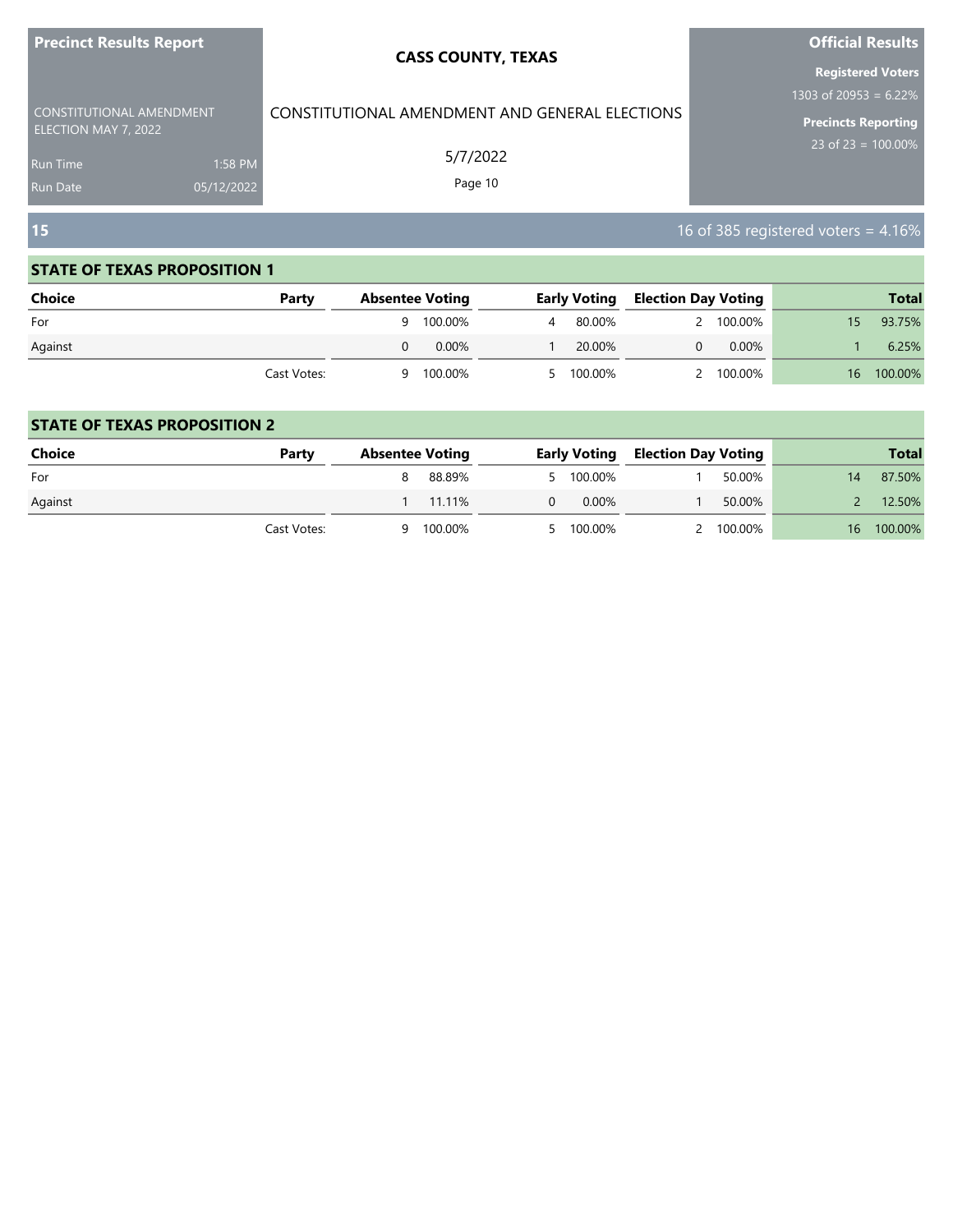| <u>FICUILLE NESUIS NEPULE</u>                    |                       | <b>CASS COUNTY, TEXAS</b>                      | <b>PHILIP NESULS</b><br><b>Registered Voters</b>       |
|--------------------------------------------------|-----------------------|------------------------------------------------|--------------------------------------------------------|
| CONSTITUTIONAL AMENDMENT<br>ELECTION MAY 7, 2022 |                       | CONSTITUTIONAL AMENDMENT AND GENERAL ELECTIONS | 1303 of 20953 = $6.22\%$<br><b>Precincts Reporting</b> |
| <b>Run Time</b><br><b>Run Date</b>               | 1:58 PM<br>05/12/2022 | 5/7/2022<br>Page 11                            | 23 of $23 = 100.00\%$                                  |
| <b>15 - ATL</b>                                  |                       |                                                | 0 of 0 registered voters = $0.00\%$                    |

**Official Results**

#### **STATE OF TEXAS PROPOSITION 1**

**Precinct Results Report**

| <b>Choice</b> | Party       | <b>Absentee Voting</b> |          | <b>Early Voting</b> |  | Election Day Voting |  | <b>Total</b> |
|---------------|-------------|------------------------|----------|---------------------|--|---------------------|--|--------------|
| For           |             | $0.00\%$               | 0        | $0.00\%$            |  | $0.00\%$            |  | $0.00\%$     |
| Against       |             | $0.00\%$               | $\Omega$ | $0.00\%$            |  | $0.00\%$            |  | $0.00\%$     |
|               | Cast Votes: | 0.00%                  | 0.       | 0.00%               |  | $0.00\%$            |  | $0.00\%$     |

#### **STATE OF TEXAS PROPOSITION 2**

| Choice  | Party       | <b>Absentee Voting</b> |          |          | <b>Early Voting</b> |  | <b>Election Day Voting</b> |  | <b>Total</b> |
|---------|-------------|------------------------|----------|----------|---------------------|--|----------------------------|--|--------------|
| For     |             |                        | $0.00\%$ | $\Omega$ | 0.00%               |  | $0.00\%$                   |  | $0.00\%$     |
| Against |             |                        | $0.00\%$ | $\Omega$ | $0.00\%$            |  | $0.00\%$                   |  | $0.00\%$     |
|         | Cast Votes: |                        | $0.00\%$ |          | $0.00\%$            |  | $0.00\%$                   |  | $0.00\%$     |

## **CITY OF ATLANTA Mayor - Vote for none or one**

| Choice          | Party       | <b>Absentee Voting</b> |          |          | <b>Early Voting</b> |  | <b>Election Day Voting</b> |  |  | <b>Total</b> |
|-----------------|-------------|------------------------|----------|----------|---------------------|--|----------------------------|--|--|--------------|
| Kendell Wolfe   |             |                        | 0.00%    | $\Omega$ | 0.00%               |  | $0.00\%$                   |  |  | $0.00\%$     |
| James Brooks IV |             |                        | $0.00\%$ | $\Omega$ | $0.00\%$            |  | $0.00\%$                   |  |  | $0.00\%$     |
|                 | Cast Votes: |                        | 0.00%    |          | $0.00\%$            |  | $0.00\%$                   |  |  | $0.00\%$     |

| <b>Choice</b>        | Party       | <b>Absentee Voting</b> |          |          | <b>Early Voting</b> | <b>Election Day Voting</b> |       |  | <b>Total</b> |
|----------------------|-------------|------------------------|----------|----------|---------------------|----------------------------|-------|--|--------------|
| Corvette Phillips    |             |                        | 0.00%    | $\Omega$ | 0.00%               |                            | 0.00% |  | $0.00\%$     |
| <b>Chad Clements</b> |             | O                      | $0.00\%$ | $\Omega$ | $0.00\%$            |                            | 0.00% |  | $0.00\%$     |
|                      | Cast Votes: |                        | 0.00%    | $\Omega$ | 0.00%               |                            | 0.00% |  | $0.00\%$     |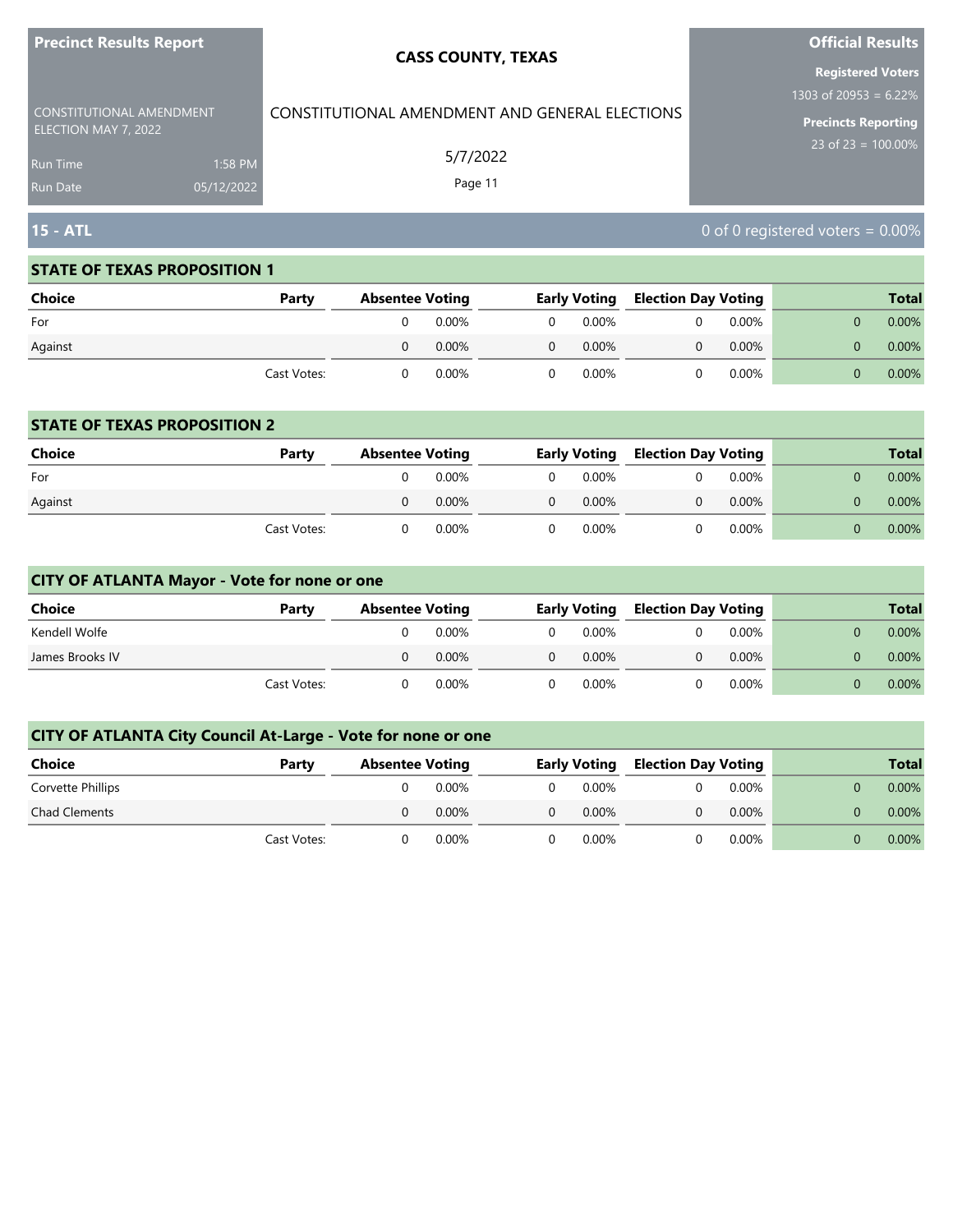| <b>Precinct Results Report</b> |            | <b>CASS COUNTY, TEXAS</b>                      | <b>Official Results</b>                           |
|--------------------------------|------------|------------------------------------------------|---------------------------------------------------|
| CONSTITUTIONAL AMENDMENT       |            | CONSTITUTIONAL AMENDMENT AND GENERAL ELECTIONS | <b>Registered Voters</b><br>1303 of 20953 = 6.22% |
| ELECTION MAY 7, 2022           |            |                                                | <b>Precincts Reporting</b>                        |
| <b>Run Time</b>                | 1:58 PM    | 5/7/2022                                       | 23 of 23 = $100.00\%$                             |
| <b>Run Date</b>                | 05/12/2022 | Page 12                                        |                                                   |
| 13T                            |            |                                                | 38 of 1,760 registered voters = $2.16\%$          |

۰

#### **STATE OF TEXAS PROPOSITION 1**

and the state of the state of the state of the state of the state of the

| <b>Choice</b> | Party       |    | <b>Absentee Voting</b> |   |          | <b>Early Voting Election Day Voting</b> |            |    | <b>Total</b> |
|---------------|-------------|----|------------------------|---|----------|-----------------------------------------|------------|----|--------------|
| For           |             | 10 | 55.56%                 |   | 100.00%  | 15                                      | 83.33%     | 26 | 70.27%       |
| Against       |             | 8  | 44.44%                 | 0 | $0.00\%$ | ₹                                       | 16.67%     | 11 | 29.73%       |
|               | Cast Votes: |    | 18 100.00%             |   | 100.00%  |                                         | 18 100.00% | 37 | 100.00%      |

| Choice  | Party       | <b>Absentee Voting</b> |            |   |          | <b>Early Voting Election Day Voting</b> |         |    | <b>Total</b> |
|---------|-------------|------------------------|------------|---|----------|-----------------------------------------|---------|----|--------------|
| For     |             | 14                     | 77.78%     |   | 100.00%  | 12                                      | 63.16%  |    | 71.05%       |
| Against |             | 4                      | 22.22%     | 0 | $0.00\%$ |                                         | 36.84%  |    | 28.95%       |
|         | Cast Votes: |                        | 18 100.00% |   | 100.00%  | 19                                      | 100.00% | 38 | 100.00%      |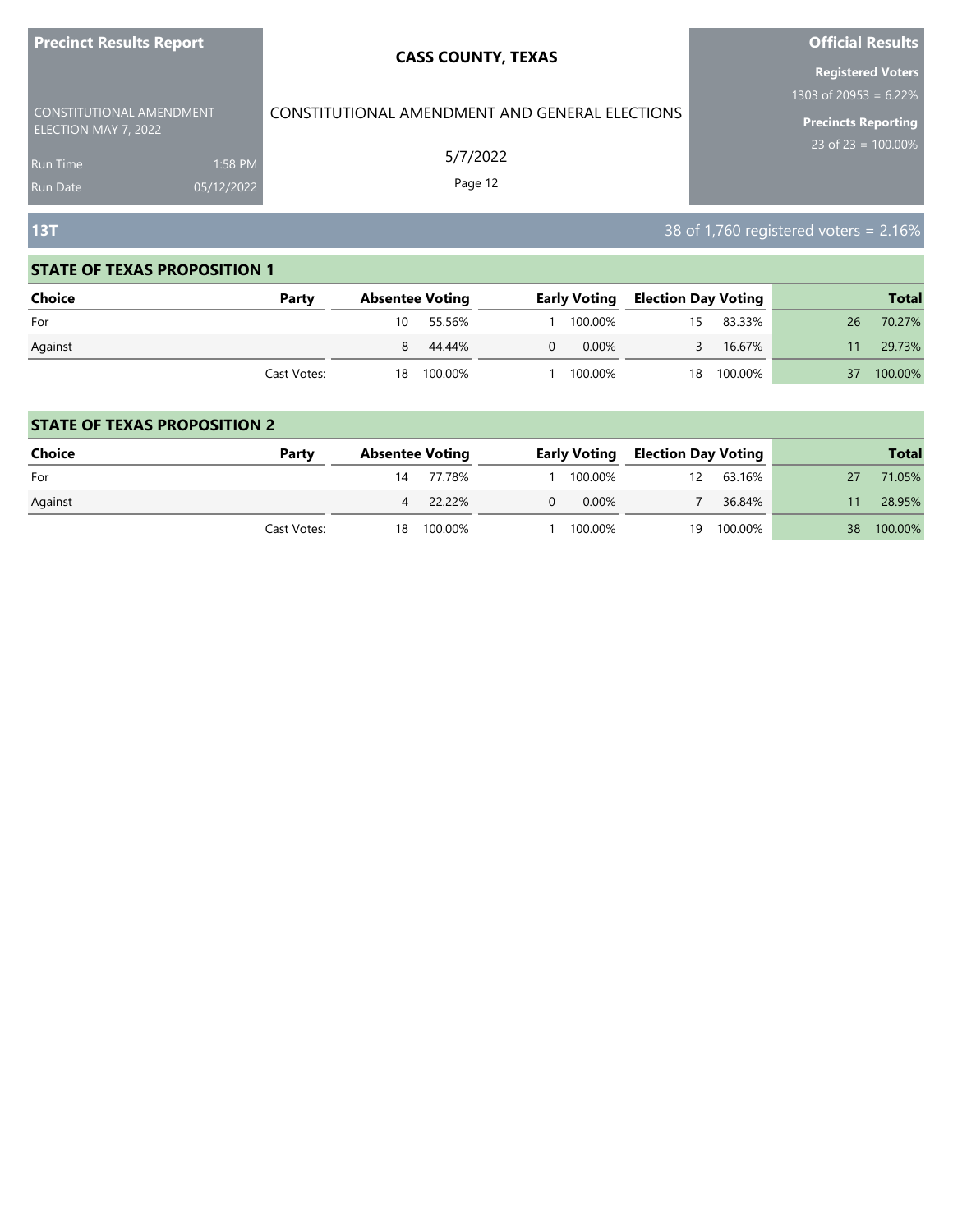| <b>Precinct Results Report</b>                   | <b>CASS COUNTY, TEXAS</b>                      | <b>Official Results</b>  |
|--------------------------------------------------|------------------------------------------------|--------------------------|
|                                                  |                                                | <b>Registered Voters</b> |
|                                                  |                                                | 1303 of 20953 = $6.22\%$ |
| CONSTITUTIONAL AMENDMENT<br>ELECTION MAY 7, 2022 | CONSTITUTIONAL AMENDMENT AND GENERAL ELECTIONS | Precincts Reporting      |
| 1:58 PM<br><b>Run Time</b>                       | 5/7/2022                                       | 23 of 23 = $100.00\%$    |
| 05/12/2022<br><b>Run Date</b>                    | Page 13                                        |                          |

# **13T - ATL** 108 of 0 registered voters = 0.00%

#### **STATE OF TEXAS PROPOSITION 1**

| <b>Choice</b> | Party       |     | <b>Absentee Voting</b> |    |           |    | <b>Early Voting Election Day Voting</b> |     | <b>Total</b> |
|---------------|-------------|-----|------------------------|----|-----------|----|-----------------------------------------|-----|--------------|
| For           |             | 10. | 47.62%                 |    | 34 91.89% |    | 30 69.77%                               | 74  | 73.27%       |
| Against       |             |     | 52.38%                 | 3  | 8.11%     | 13 | 30.23%                                  | 27  | 26.73%       |
|               | Cast Votes: | 21  | 100.00%                | 37 | 100.00%   | 43 | 100.00%                                 | 101 | 100.00%      |

#### **STATE OF TEXAS PROPOSITION 2**

| <b>Choice</b> | Party       | <b>Absentee Voting</b> |            |    |           | <b>Early Voting Election Day Voting</b> |           |     | <b>Total</b> |
|---------------|-------------|------------------------|------------|----|-----------|-----------------------------------------|-----------|-----|--------------|
| For           |             | 10                     | 45.45%     |    | 35 89.74% |                                         | 26 60.47% |     | 68.27%       |
| Against       |             | 12.                    | 54.55%     |    | 4 10.26%  | 17                                      | 39.53%    | 33  | 31.73%       |
|               | Cast Votes: |                        | 22 100.00% | 39 | 100.00%   | 43                                      | 100.00%   | 104 | 100.00%      |

## **CITY OF ATLANTA Mayor - Vote for none or one**

| Choice          | Party       | <b>Absentee Voting</b> |            |    | <b>Early Voting</b> | <b>Election Day Voting</b> |         |     | <b>Total</b> |
|-----------------|-------------|------------------------|------------|----|---------------------|----------------------------|---------|-----|--------------|
| Kendell Wolfe   |             | 10                     | 45.45%     | 17 | 43.59%              | 30                         | 63.83%  | 57  | 52.78%       |
| James Brooks IV |             | 12.                    | 54.55%     |    | 22 56.41%           | 17                         | 36.17%  | 51  | 47.22%       |
|                 | Cast Votes: |                        | 22 100.00% | 39 | 100.00%             | 47                         | 100.00% | 108 | 100.00%      |

| <b>Choice</b>        | Party       |    | <b>Absentee Voting</b> |    | <b>Early Voting</b> | Election Day Voting |         |     | <b>Total</b> |
|----------------------|-------------|----|------------------------|----|---------------------|---------------------|---------|-----|--------------|
| Corvette Phillips    |             |    | 42.86%                 |    | 18.42%              |                     | 38.64%  | 33  | 32.04%       |
| <b>Chad Clements</b> |             | 12 | 57.14%                 | 31 | 81.58%              | 27                  | 61.36%  | 70  | 67.96%       |
|                      | Cast Votes: | 21 | 100.00%                |    | 38 100.00%          | 44                  | 100.00% | 103 | 100.00%      |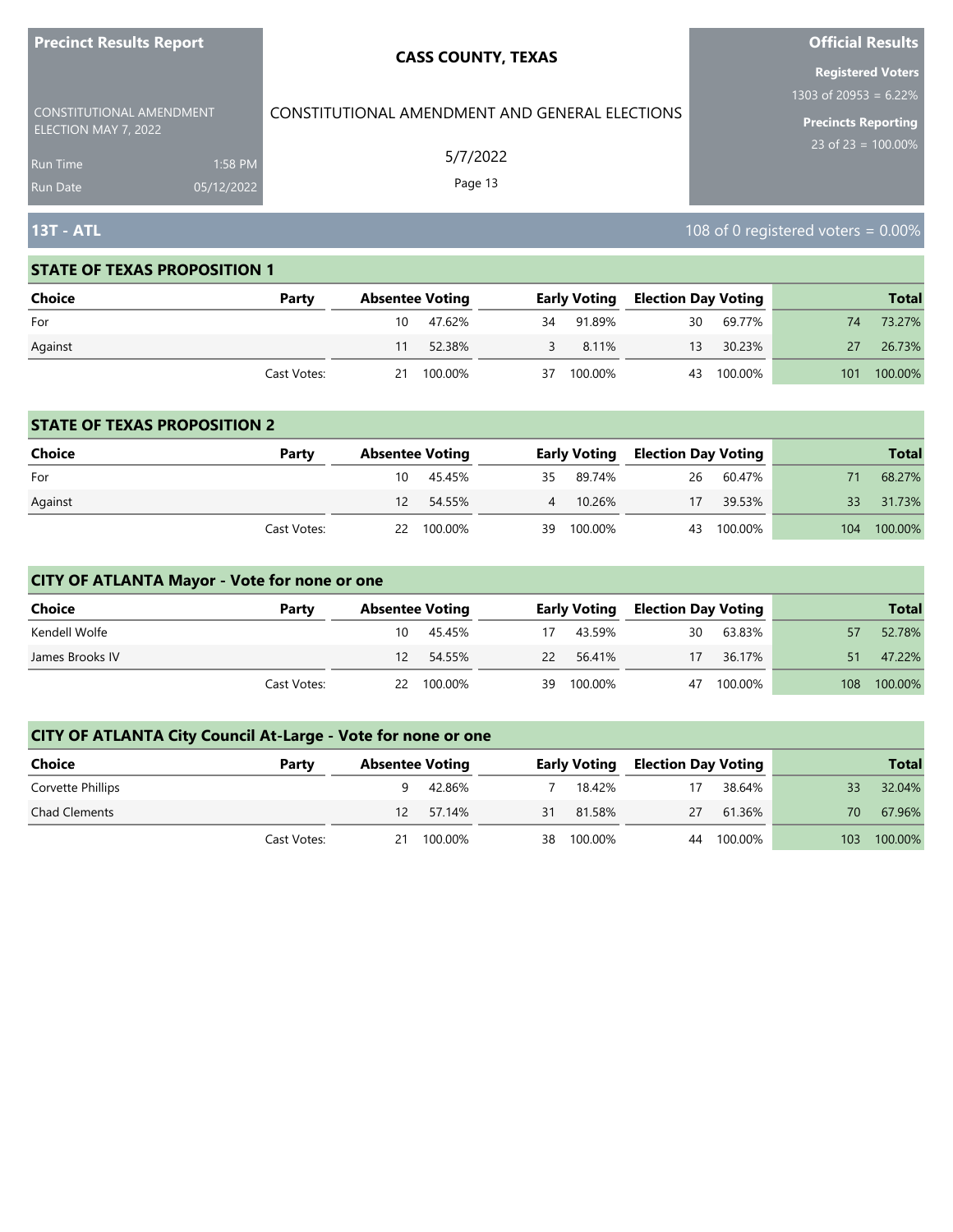| <b>Precinct Results Report</b>                   |            | <b>CASS COUNTY, TEXAS</b>                      | <b>Official Results</b>                              |
|--------------------------------------------------|------------|------------------------------------------------|------------------------------------------------------|
|                                                  |            |                                                | <b>Registered Voters</b><br>1303 of 20953 = $6.22\%$ |
| CONSTITUTIONAL AMENDMENT<br>ELECTION MAY 7, 2022 |            | CONSTITUTIONAL AMENDMENT AND GENERAL ELECTIONS | Precincts Reporting                                  |
| <b>Run Time</b>                                  | 1:58 PM    | 5/7/2022                                       | 23 of 23 = $100.00\%$                                |
| <b>Run Date</b>                                  | 05/12/2022 | Page 14                                        |                                                      |
| 14                                               |            |                                                | 108 of 2,605 registered voters = $4.15\%$            |

a sa kacamatan ing Kabupatèn Kabupatèn Kabupatèn Kabupatèn Kabupatèn Kabupatèn Kabupatèn Kabupatèn Kabupatèn K

| <b>Choice</b> | Party       |    | <b>Absentee Voting</b> |    | <b>Early Voting</b> | <b>Election Day Voting</b> |            |                  | <b>Total</b> |
|---------------|-------------|----|------------------------|----|---------------------|----------------------------|------------|------------------|--------------|
| For           |             | 29 | 85.29%                 |    | 18 94.74%           | 53                         | 96.36%     | 100 <sup>°</sup> | 92.59%       |
| Against       |             |    | 5 14.71%               |    | 5.26%               |                            | 3.64%      |                  | 7.41%        |
|               | Cast Votes: |    | 34 100.00%             | 19 | 100.00%             |                            | 55 100.00% | 108              | 100.00%      |

| Choice  | Party       |    | <b>Absentee Voting</b> |    |           | <b>Early Voting Election Day Voting</b> |            |     | <b>Total</b> |
|---------|-------------|----|------------------------|----|-----------|-----------------------------------------|------------|-----|--------------|
| For     |             | 25 | 73.53%                 |    | 18 94.74% | 48                                      | 87.27%     | 91  | 84.26%       |
| Against |             | 9  | 26.47%                 |    | 5.26%     |                                         | 12.73%     |     | 15.74%       |
|         | Cast Votes: | 34 | 100.00%                | 19 | 100.00%   |                                         | 55 100.00% | 108 | 100.00%      |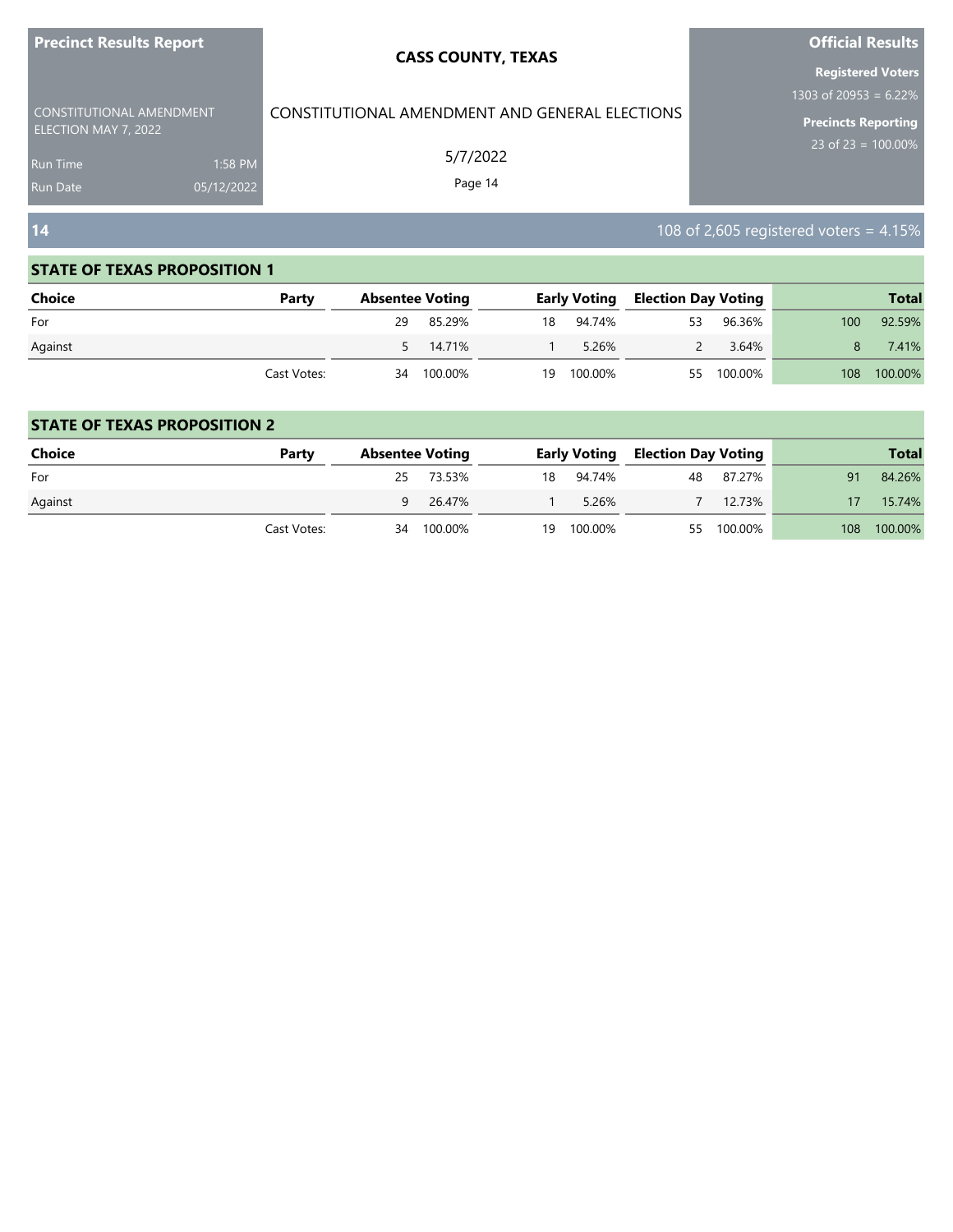| <b>FIGUILL RESULS REPULL</b>                     |            | <b>CASS COUNTY, TEXAS</b>                      | <b>UITTUAL NESULTS</b>               |
|--------------------------------------------------|------------|------------------------------------------------|--------------------------------------|
|                                                  |            |                                                | <b>Registered Voters</b>             |
|                                                  |            |                                                | 1303 of 20953 = $6.22\%$             |
| CONSTITUTIONAL AMENDMENT<br>ELECTION MAY 7, 2022 |            | CONSTITUTIONAL AMENDMENT AND GENERAL ELECTIONS | <b>Precincts Reporting</b>           |
| <b>Run Time</b>                                  | 1:58 PM    | 5/7/2022                                       | 23 of 23 = $100.00\%$                |
| <b>Run Date</b>                                  | 05/12/2022 | Page 15                                        |                                      |
| <b>14 - ATL</b>                                  |            |                                                | 21 of 0 registered voters = $0.00\%$ |

**Official Results**

#### **STATE OF TEXAS PROPOSITION 1**

**Precinct Results Report**

| Choice  | Party       | <b>Absentee Voting</b> |          |          | <b>Early Voting</b> | <b>Election Day Voting</b> |         |    | <b>Total</b> |
|---------|-------------|------------------------|----------|----------|---------------------|----------------------------|---------|----|--------------|
| For     |             |                        | 6 85.71% |          | 5 100.00%           |                            | 55.56%  | 16 | 76.19%       |
| Against |             |                        | 14.29%   | $\Omega$ | $0.00\%$            | $\overline{4}$             | 44.44%  |    | 23.81%       |
|         | Cast Votes: |                        | 100.00%  |          | 5 100.00%           | Q                          | 100.00% | 21 | 100.00%      |

#### **STATE OF TEXAS PROPOSITION 2**

| Choice  | Party       | <b>Absentee Voting</b> |          | <b>Early Voting</b> | <b>Election Day Voting</b> |         |    | <b>Total</b> |
|---------|-------------|------------------------|----------|---------------------|----------------------------|---------|----|--------------|
| For     |             | 100.00%                |          | 5 100.00%           |                            | 55.56%  |    | 80.95%       |
| Against |             | $0.00\%$               | $\Omega$ | 0.00%               |                            | 44.44%  |    | 19.05%       |
|         | Cast Votes: | 100.00%                |          | 5 100.00%           | q                          | 100.00% | 21 | 100.00%      |

## **CITY OF ATLANTA Mayor - Vote for none or one**

| Choice          | Party       | <b>Absentee Voting</b> |         | <b>Early Voting</b> | <b>Election Day Voting</b> |         |     | <b>Total</b> |
|-----------------|-------------|------------------------|---------|---------------------|----------------------------|---------|-----|--------------|
| Kendell Wolfe   |             |                        | 71.43%  | 60.00%              |                            | 33.33%  |     | 52.38%       |
| James Brooks IV |             |                        | 28.57%  | 40.00%              | 6.                         | 66.67%  | 10. | 47.62%       |
|                 | Cast Votes: |                        | 100.00% | 5 100.00%           | a                          | 100.00% |     | 100.00%      |

| Choice               | Party       |   | <b>Absentee Voting</b> |          | <b>Early Voting</b> | Election Day Voting |         |     | <b>Total</b> |
|----------------------|-------------|---|------------------------|----------|---------------------|---------------------|---------|-----|--------------|
| Corvette Phillips    |             |   | 50.00%                 | $\Omega$ | 0.00%               |                     | 12.50%  |     | 21.05%       |
| <b>Chad Clements</b> |             |   | 50.00%                 |          | 5 100.00%           |                     | 87.50%  | 15. | 78.95%       |
|                      | Cast Votes: | h | 100.00%                |          | 5 100.00%           |                     | 100.00% | 19  | 100.00%      |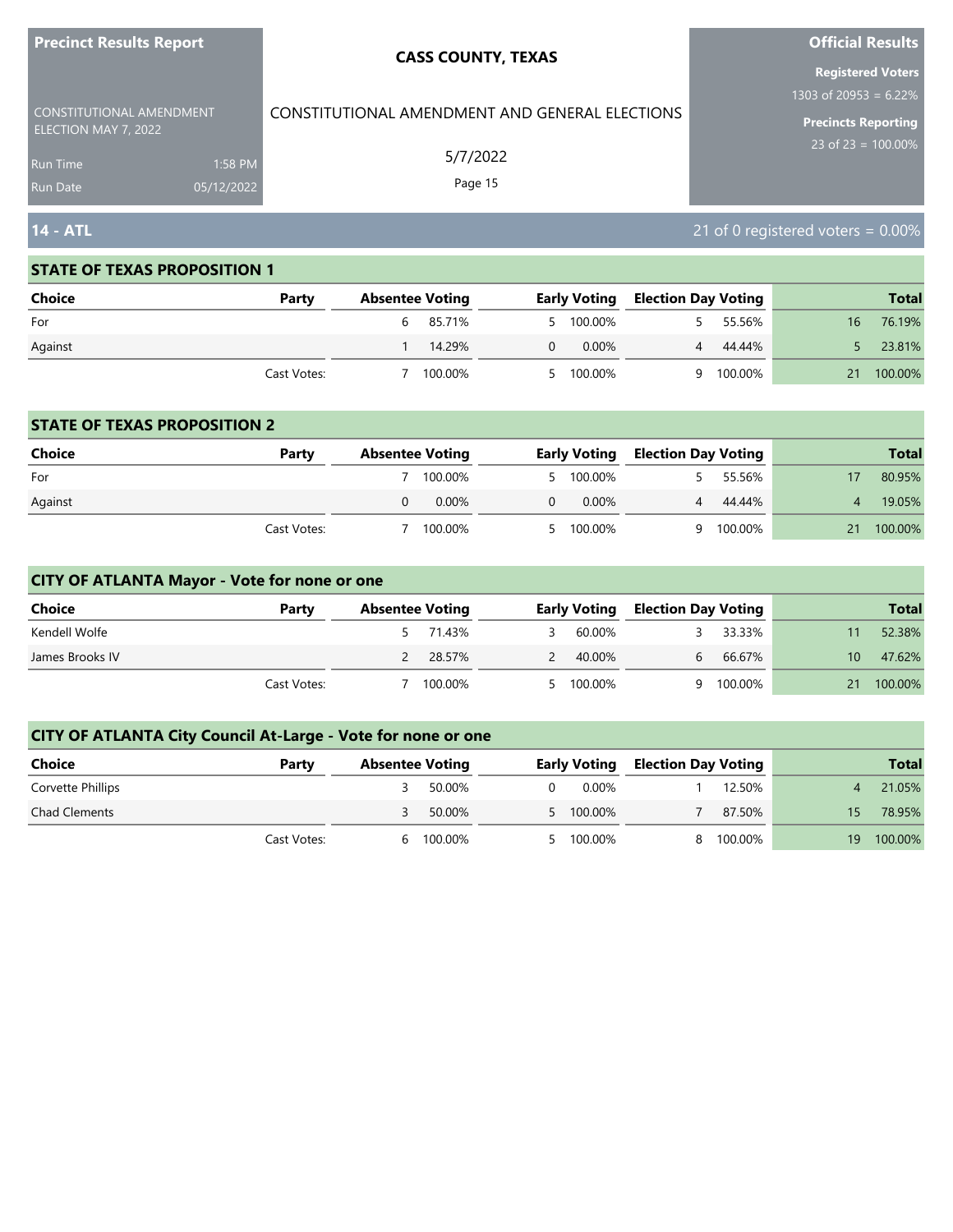| <b>Precinct Results Report</b>                                                         |                       | <b>CASS COUNTY, TEXAS</b>                                             | <b>Official Results</b>                                                                           |  |  |
|----------------------------------------------------------------------------------------|-----------------------|-----------------------------------------------------------------------|---------------------------------------------------------------------------------------------------|--|--|
| CONSTITUTIONAL AMENDMENT<br>ELECTION MAY 7, 2022<br><b>Run Time</b><br><b>Run Date</b> | 1:58 PM<br>05/12/2022 | CONSTITUTIONAL AMENDMENT AND GENERAL ELECTIONS<br>5/7/2022<br>Page 16 | <b>Registered Voters</b><br>1303 of 20953 = 6.22%<br>Precincts Reporting<br>23 of 23 = $100.00\%$ |  |  |
| 12                                                                                     |                       |                                                                       | 49 of 1,039 registered voters = 4.72%                                                             |  |  |

| <b>Choice</b> | Party       | <b>Absentee Voting</b> |            |   |           | <b>Early Voting Election Day Voting</b> |            |    | <b>Total</b> |
|---------------|-------------|------------------------|------------|---|-----------|-----------------------------------------|------------|----|--------------|
| For           |             |                        | 73.91%     | 8 | 88.89%    | 15                                      | 93.75%     | 40 | 83.33%       |
| Against       |             |                        | 6 26.09%   |   | 1 11.11%  |                                         | 6.25%      | 8. | 16.67%       |
|               | Cast Votes: |                        | 23 100.00% |   | 9 100.00% |                                         | 16 100.00% |    | 48 100.00%   |

| <b>Choice</b> | Party       | <b>Absentee Voting</b> |            |   | <b>Early Voting</b> | <b>Election Day Voting</b> |            |     | <b>Total</b> |
|---------------|-------------|------------------------|------------|---|---------------------|----------------------------|------------|-----|--------------|
| For           |             | 14                     | 60.87%     |   | 9 100.00%           | 13                         | 81.25%     | 36  | 75.00%       |
| Against       |             |                        | 9 39.13%   | 0 | $0.00\%$            |                            | 18.75%     | 12. | 25.00%       |
|               | Cast Votes: |                        | 23 100.00% |   | 9 100.00%           |                            | 16 100.00% | 48  | 100.00%      |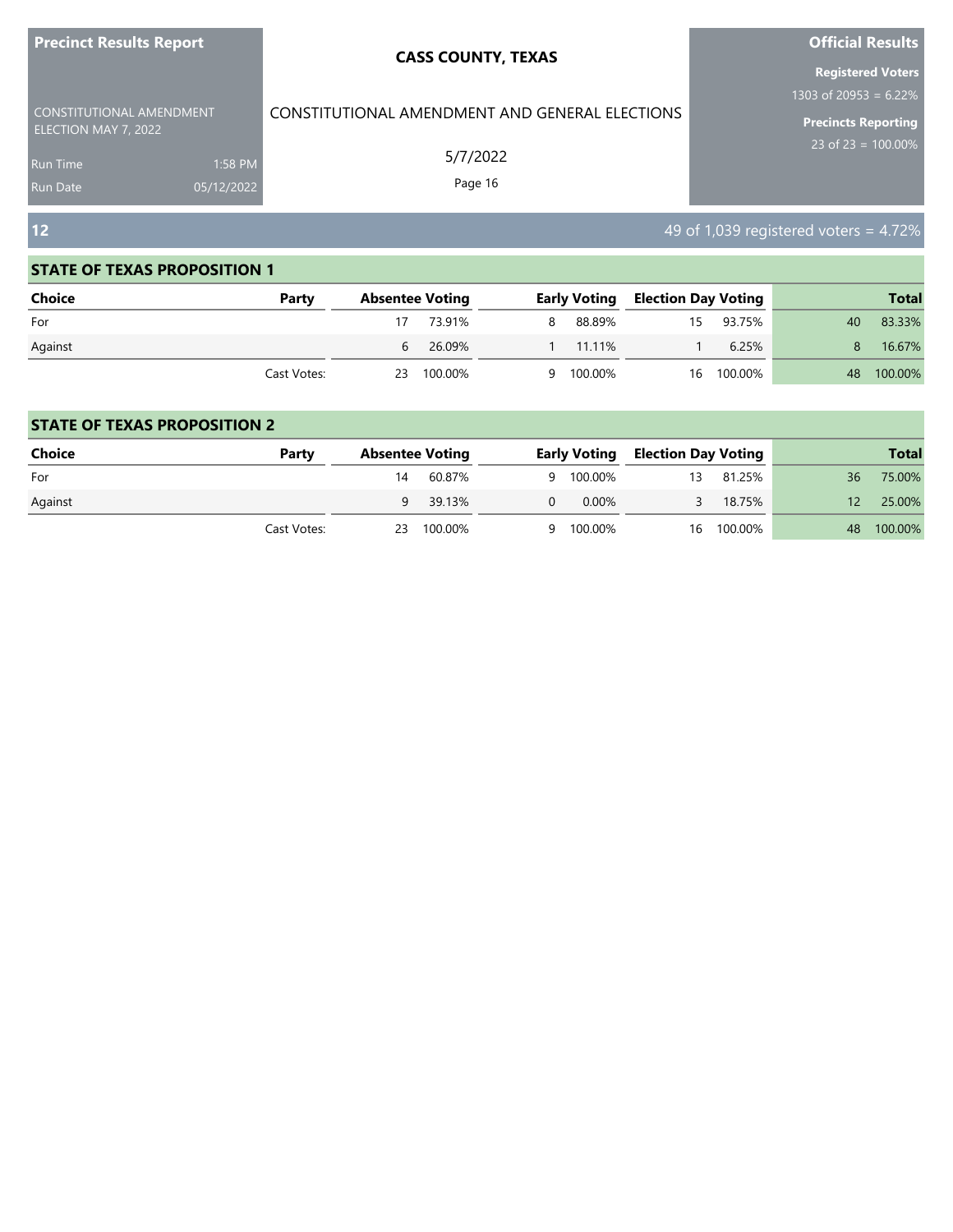| <b>Precinct Results Report</b> |            | <b>CASS COUNTY, TEXAS</b>                      | <b>Official Results</b>                  |
|--------------------------------|------------|------------------------------------------------|------------------------------------------|
|                                |            |                                                | <b>Registered Voters</b>                 |
| CONSTITUTIONAL AMENDMENT       |            | CONSTITUTIONAL AMENDMENT AND GENERAL ELECTIONS | 1303 of 20953 = $6.22\%$                 |
| ELECTION MAY 7, 2022           |            |                                                | Precincts Reporting                      |
| <b>Run Time</b>                | 1:58 PM    | 5/7/2022                                       | 23 of 23 = $100.00\%$                    |
| <b>Run Date</b>                | 05/12/2022 | Page 17                                        |                                          |
| 17                             |            |                                                | 82 of 3,003 registered voters = $2.73\%$ |

| <b>Choice</b> | Party       | <b>Absentee Voting</b> | <b>Early Voting</b> | <b>Election Day Voting</b> |         |    | <b>Total</b> |
|---------------|-------------|------------------------|---------------------|----------------------------|---------|----|--------------|
| For           |             | 18 94.74%              | 32 96.97%           | 28                         | 96.55%  | 78 | 96.30%       |
| Against       |             | 5.26%                  | 3.03%               |                            | 3.45%   |    | 3.70%        |
|               | Cast Votes: | 19 100.00%             | 33 100.00%          | 29                         | 100.00% | 81 | 100.00%      |

| <b>Choice</b> | Party       |    | <b>Absentee Voting</b> |               | <b>Early Voting</b> | Election Day Voting |          |     | <b>Total</b> |
|---------------|-------------|----|------------------------|---------------|---------------------|---------------------|----------|-----|--------------|
| For           |             | 18 | 90.00%                 | 31            | 93.94%              | 29                  | 100.00%  | 78. | 95.12%       |
| Against       |             |    | 10.00%                 | $\mathcal{P}$ | 6.06%               |                     | $0.00\%$ |     | 4.88%        |
|               | Cast Votes: |    | 20 100.00%             |               | 33 100.00%          | 29                  | 100.00%  | 82  | 100.00%      |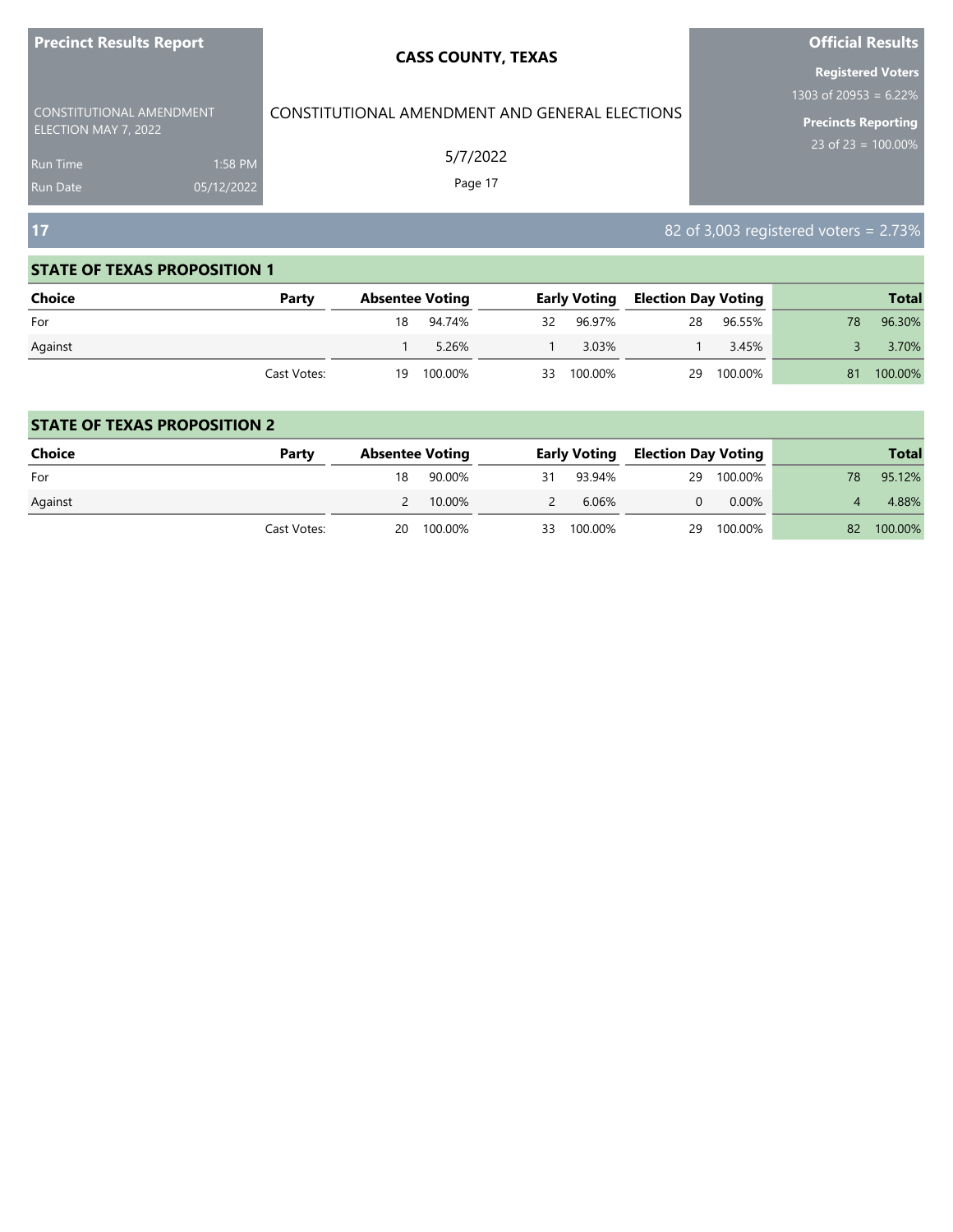| <b>Precinct Results Report</b>                             |                       | <b>CASS COUNTY, TEXAS</b>                      | <b>Official Results</b>                                                         |
|------------------------------------------------------------|-----------------------|------------------------------------------------|---------------------------------------------------------------------------------|
| CONSTITUTIONAL AMENDMENT                                   |                       | CONSTITUTIONAL AMENDMENT AND GENERAL ELECTIONS | <b>Registered Voters</b><br>1303 of 20953 = 6.22%<br><b>Precincts Reporting</b> |
| ELECTION MAY 7, 2022<br><b>Run Time</b><br><b>Run Date</b> | 1:58 PM<br>05/12/2022 | 5/7/2022<br>Page 18                            | $23$ of 23 = 100.00%                                                            |
| 17 - ATL                                                   |                       |                                                | 254 of 0 registered voters = $0.00\%$                                           |

| Choice  | Party       | <b>Absentee Voting</b> |      |            |    | <b>Early Voting Election Day Voting</b> |     | <b>Total</b> |
|---------|-------------|------------------------|------|------------|----|-----------------------------------------|-----|--------------|
| For     |             | 33 91.67%              |      | 101 82.11% | 74 | 85.06%                                  | 208 | 84.55%       |
| Against |             | 8.33%                  | 22   | 17.89%     | 13 | 14.94%                                  | 38  | 15.45%       |
|         | Cast Votes: | 36 100.00%             | 123. | 100.00%    | 87 | 100.00%                                 | 246 | 100.00%      |

#### **STATE OF TEXAS PROPOSITION 2**

| <b>Choice</b> | Party       | <b>Absentee Voting</b> |            |     |             | <b>Early Voting Election Day Voting</b> |            |     | <b>Total</b> |
|---------------|-------------|------------------------|------------|-----|-------------|-----------------------------------------|------------|-----|--------------|
| For           |             |                        | 32 91.43%  | 111 | 89.52%      | 79                                      | 87.78%     | 222 | 89.16%       |
| Against       |             |                        | 8.57%      | 13  | 10.48%      | 11                                      | 12.22%     | 27  | 10.84%       |
|               | Cast Votes: |                        | 35 100.00% |     | 124 100.00% |                                         | 90 100.00% | 249 | 100.00%      |

# **CITY OF ATLANTA Mayor - Vote for none or one**

| Choice          | Party       |    | <b>Absentee Voting</b> |    | <b>Early Voting</b> | Election Day Voting |           |     | <b>Total</b> |
|-----------------|-------------|----|------------------------|----|---------------------|---------------------|-----------|-----|--------------|
| Kendell Wolfe   |             |    | 25.71%                 |    | 26 21.31%           | 35                  | 38.46%    | 70. | 28.23%       |
| James Brooks IV |             | 26 | 74.29%                 | 96 | 78.69%              |                     | 56 61.54% | 178 | 71.77%       |
|                 | Cast Votes: | 35 | 100.00%                |    | 122 100.00%         | 91                  | 100.00%   | 248 | 100.00%      |

| Choice               | Party       |    | <b>Absentee Voting</b> |     |            | <b>Early Voting Election Day Voting</b> |         |     | <b>Total</b> |
|----------------------|-------------|----|------------------------|-----|------------|-----------------------------------------|---------|-----|--------------|
| Corvette Phillips    |             |    | 4 11.43%               |     | 15 12.61%  |                                         | 11.11%  | 28  | 11.91%       |
| <b>Chad Clements</b> |             | 31 | 88.57%                 |     | 104 87.39% | 72                                      | 88.89%  | 207 | 88.09%       |
|                      | Cast Votes: |    | 35 100.00%             | 119 | 100.00%    | 81                                      | 100.00% | 235 | 100.00%      |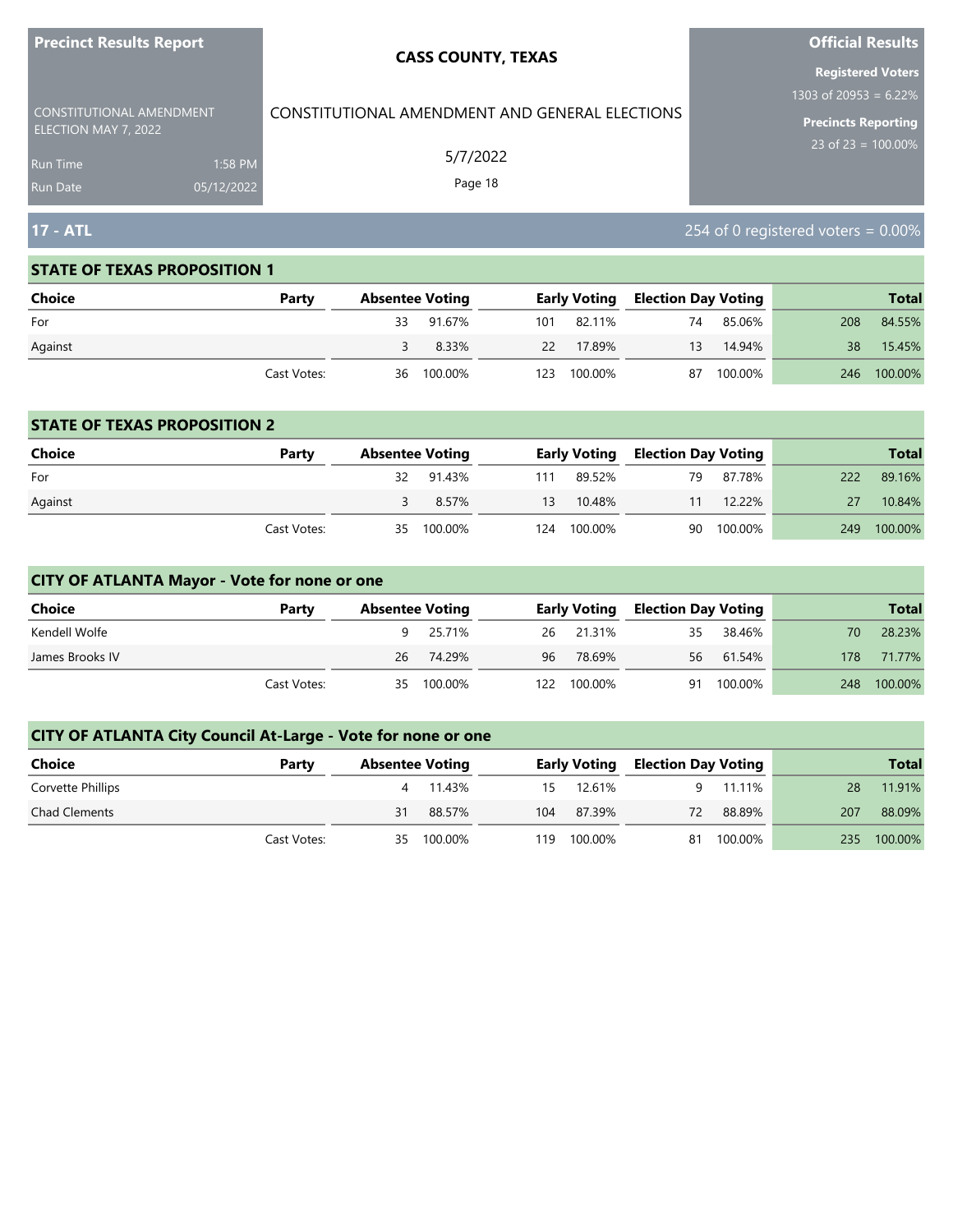| <b>Precinct Results Report</b> |            | <b>CASS COUNTY, TEXAS</b>                      | <b>Official Results</b>                              |
|--------------------------------|------------|------------------------------------------------|------------------------------------------------------|
| CONSTITUTIONAL AMENDMENT       |            | CONSTITUTIONAL AMENDMENT AND GENERAL ELECTIONS | <b>Registered Voters</b><br>1303 of 20953 = $6.22\%$ |
| ELECTION MAY 7, 2022           |            |                                                | Precincts Reporting                                  |
| <b>Run Time</b>                | 1:58 PM    | 5/7/2022                                       | 23 of 23 = $100.00\%$                                |
| <b>Run Date</b>                | 05/12/2022 | Page 19                                        |                                                      |
| <b>18</b>                      |            |                                                | 33 of 584 registered voters = 5.65%                  |

and the control of the control of the control of the control of the control of

#### **STATE OF TEXAS PROPOSITION 1**

and the state of the state of the state of the state of the

| <b>Choice</b> | Party       | <b>Absentee Voting</b> |    |            | <b>Early Voting Election Day Voting</b> |         |    | <b>Total</b> |
|---------------|-------------|------------------------|----|------------|-----------------------------------------|---------|----|--------------|
| For           |             | 10 100.00%             |    | 10 100.00% | 12                                      | 92.31%  | 32 | 96.97%       |
| Against       |             | 0.00%                  | 0  | 0.00%      |                                         | 7.69%   |    | 3.03%        |
|               | Cast Votes: | 10 100.00%             | 10 | 100.00%    | 13                                      | 100.00% | 33 | 100.00%      |

| Choice  | Party       | <b>Absentee Voting</b> |   |            | <b>Early Voting Election Day Voting</b> |            |      | <b>Total</b> |
|---------|-------------|------------------------|---|------------|-----------------------------------------|------------|------|--------------|
| For     |             | 80.00%                 | 9 | 90.00%     | 12                                      | 92.31%     | 29   | 87.88%       |
| Against |             | 20.00%                 |   | 10.00%     |                                         | 7.69%      |      | 12.12%       |
|         | Cast Votes: | 10 100.00%             |   | 10 100.00% |                                         | 13 100.00% | 33 · | 100.00%      |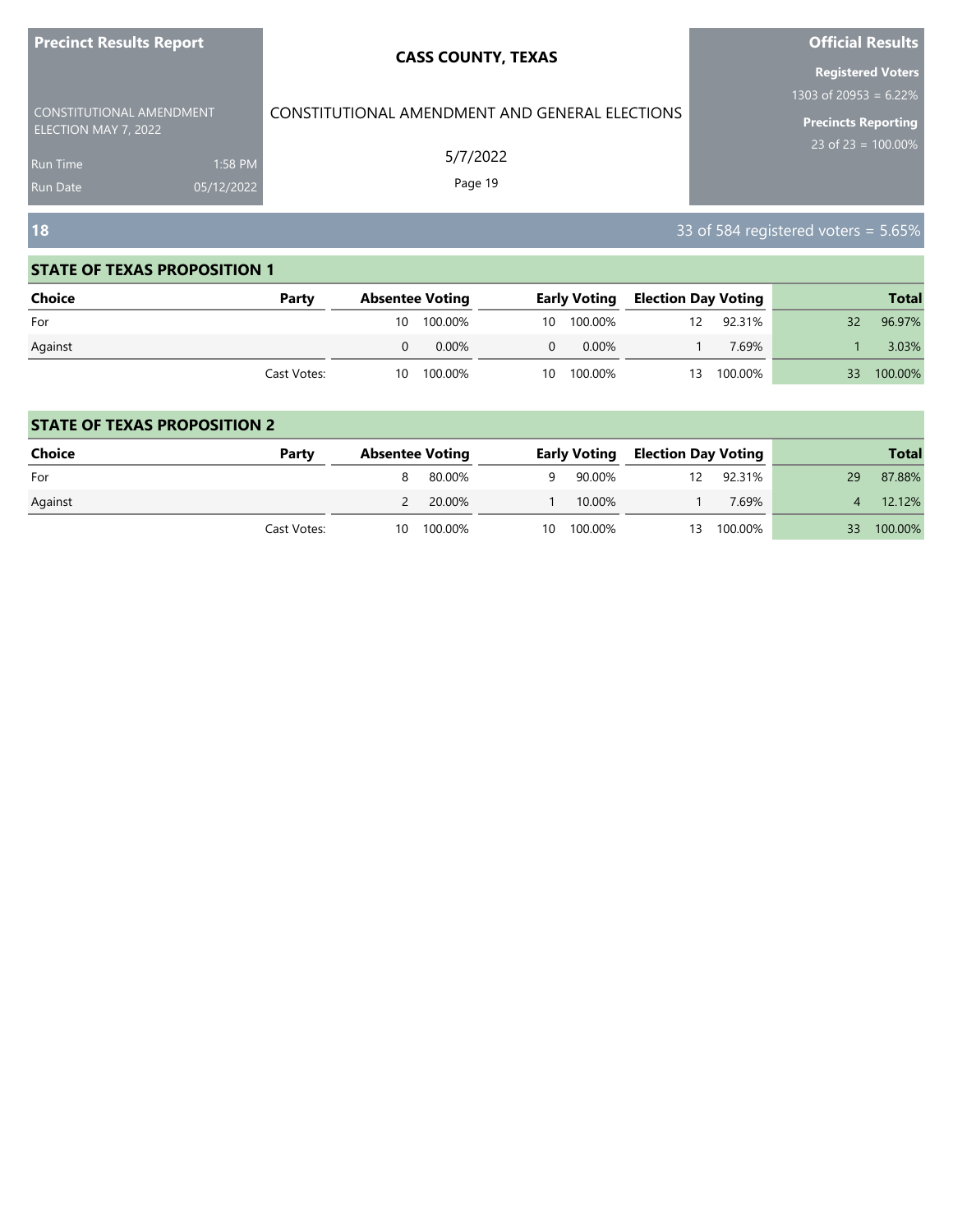| <b>Precinct Results Report</b>                                                         |                       | <b>CASS COUNTY, TEXAS</b>                                             | <b>Official Results</b>                                                                                     |
|----------------------------------------------------------------------------------------|-----------------------|-----------------------------------------------------------------------|-------------------------------------------------------------------------------------------------------------|
| CONSTITUTIONAL AMENDMENT<br>ELECTION MAY 7, 2022<br><b>Run Time</b><br><b>Run Date</b> | 1:58 PM<br>05/12/2022 | CONSTITUTIONAL AMENDMENT AND GENERAL ELECTIONS<br>5/7/2022<br>Page 20 | <b>Registered Voters</b><br>1303 of 20953 = $6.22\%$<br><b>Precincts Reporting</b><br>23 of $23 = 100.00\%$ |
| <b>16</b>                                                                              |                       |                                                                       | 16 of 477 registered voters = $3.35\%$                                                                      |

| <b>Choice</b> | Party       |   | <b>Absentee Voting</b> |   |           | <b>Early Voting Election Day Voting</b> |          |    | <b>Total</b> |
|---------------|-------------|---|------------------------|---|-----------|-----------------------------------------|----------|----|--------------|
| For           |             |   | 8 100.00%              |   | 3 100.00% |                                         | 100.00%  | 16 | 100.00%      |
| Against       |             |   | $0.00\%$               | 0 | $0.00\%$  |                                         | $0.00\%$ |    | 0.00%        |
|               | Cast Votes: | 8 | 100.00%                |   | 3 100.00% |                                         | 100.00%  |    | 16 100.00%   |

| <b>Choice</b> | Party       | <b>Absentee Voting</b> |          | <b>Early Voting</b> | <b>Election Day Voting</b> |         |    | <b>Total</b> |
|---------------|-------------|------------------------|----------|---------------------|----------------------------|---------|----|--------------|
| For           |             | 6 75.00%               |          | 3 100.00%           |                            | 100.00% |    | 87.50%       |
| Against       |             | 2 25.00%               | $\Omega$ | $0.00\%$            |                            | 0.00%   |    | 12.50%       |
|               | Cast Votes: | 8 100.00%              |          | 3 100.00%           |                            | 100.00% | 16 | 100.00%      |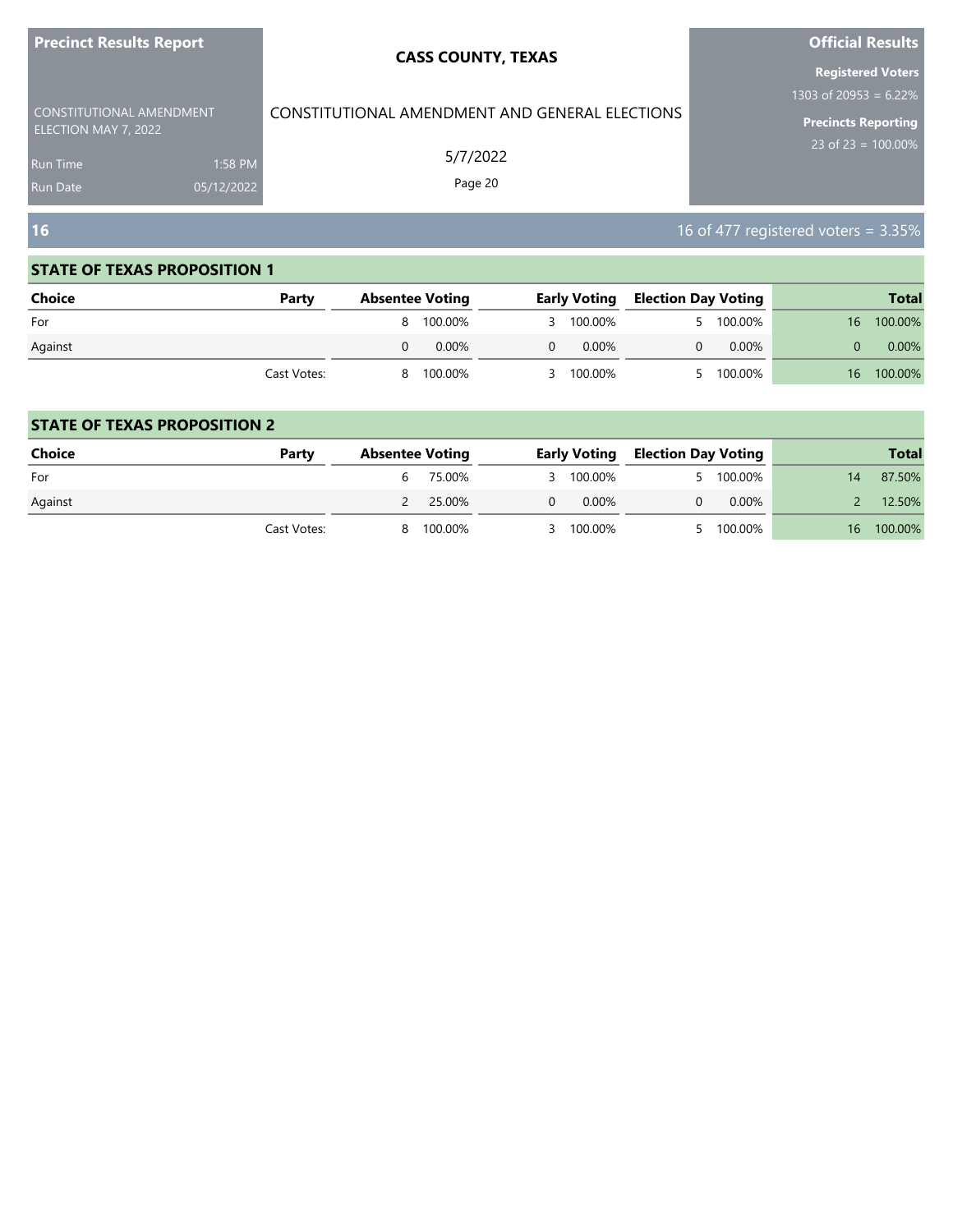| <b>Precinct Results Report</b>                          | <b>CASS COUNTY, TEXAS</b>                      | <b>Official Results</b>               |  |  |
|---------------------------------------------------------|------------------------------------------------|---------------------------------------|--|--|
|                                                         |                                                | <b>Registered Voters</b>              |  |  |
|                                                         |                                                | 1303 of 20953 = 6.22%                 |  |  |
| <b>CONSTITUTIONAL AMENDMENT</b><br>ELECTION MAY 7, 2022 | CONSTITUTIONAL AMENDMENT AND GENERAL ELECTIONS | <b>Precincts Reporting</b>            |  |  |
| 1:58 PM<br>Run Time                                     | 5/7/2022                                       | 23 of 23 = $100.00\%$                 |  |  |
| 05/12/2022<br><b>Run Date</b>                           | Page 21                                        |                                       |  |  |
|                                                         |                                                |                                       |  |  |
| 21                                                      |                                                | 6 of 292 registered voters = $2.05\%$ |  |  |

٠

#### **STATE OF TEXAS PROPOSITION 1**

| <b>Choice</b> | Party       | <b>Absentee Voting</b> |           |          |       | <b>Early Voting Election Day Voting</b> |           |   | <b>Total</b> |
|---------------|-------------|------------------------|-----------|----------|-------|-----------------------------------------|-----------|---|--------------|
| For           |             |                        | 0.00%     | $\Omega$ | 0.00% |                                         | 4 100.00% |   | 66.67%       |
| Against       |             |                        | 2 100.00% | $\Omega$ | 0.00% | 0                                       | 0.00%     |   | 33.33%       |
|               | Cast Votes: |                        | 2 100.00% |          | 0.00% |                                         | 4 100.00% | 6 | 100.00%      |

| <b>Choice</b> | Party       | <b>Absentee Voting</b> |           | <b>Early Voting</b> |   | <b>Election Day Voting</b> |    | <b>Total</b> |
|---------------|-------------|------------------------|-----------|---------------------|---|----------------------------|----|--------------|
| For           |             |                        | 2 100.00% | 0.00%               | 4 | 100.00%                    | 6  | 100.00%      |
| Against       |             |                        | $0.00\%$  | $0.00\%$            |   | 0.00%                      |    | 0.00%        |
|               | Cast Votes: |                        | 100.00%   | $0.00\%$            |   | 100.00%                    | 6. | 100.00%      |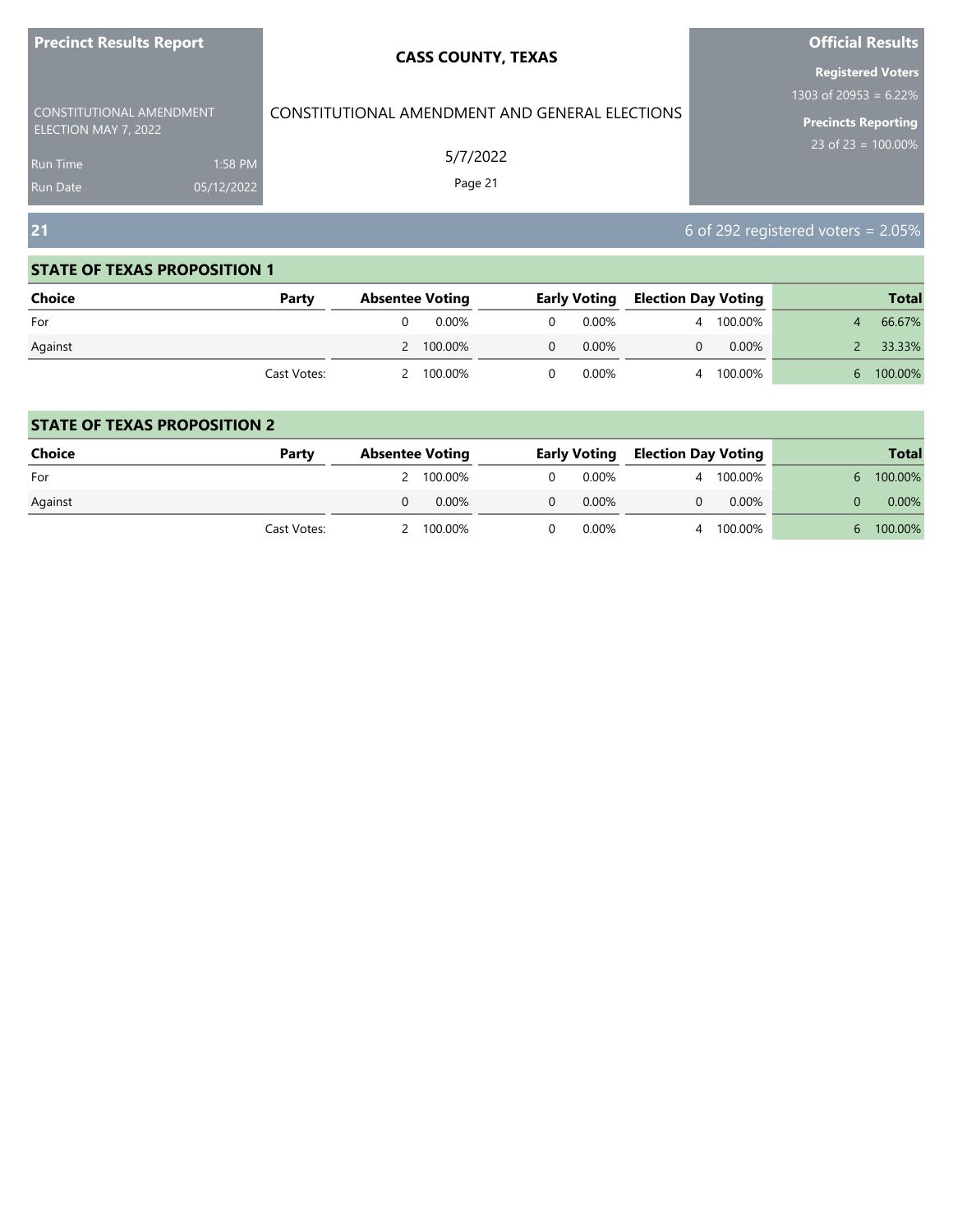| Precinct Results Report ,                        |            | <b>CASS COUNTY, TEXAS</b>                      | <b>Official Results</b>                              |  |  |
|--------------------------------------------------|------------|------------------------------------------------|------------------------------------------------------|--|--|
|                                                  |            |                                                | <b>Registered Voters</b><br>1303 of 20953 = $6.22\%$ |  |  |
| CONSTITUTIONAL AMENDMENT<br>ELECTION MAY 7, 2022 |            | CONSTITUTIONAL AMENDMENT AND GENERAL ELECTIONS | <b>Precincts Reporting</b>                           |  |  |
| Run Time                                         | 1:58 PM    | 5/7/2022                                       | 23 of $23 = 100.00\%$                                |  |  |
| Run Date                                         | 05/12/2022 | Page 22                                        |                                                      |  |  |
| <b>19</b>                                        |            |                                                | 18 of 567 registered voters = 3.17%                  |  |  |

ı

#### **STATE OF TEXAS PROPOSITION 1**

| <b>Choice</b> | Party       | <b>Absentee Voting</b> | <b>Early Voting</b> | <b>Election Day Voting</b> |          |                 | <b>Total</b> |
|---------------|-------------|------------------------|---------------------|----------------------------|----------|-----------------|--------------|
| For           |             | 100.00%                | 4 100.00%           |                            | 100.00%  | 18 <sup>°</sup> | 100.00%      |
| Against       |             | 0.00%                  | $0.00\%$<br>0       |                            | $0.00\%$ |                 | 0.00%        |
|               | Cast Votes: | 100.00%                | 4 100.00%           |                            | 100.00%  | 18.             | 100.00%      |

| <b>Choice</b> | Party       | <b>Absentee Voting</b> |          | <b>Early Voting</b> | <b>Election Day Voting</b> |          |    | <b>Total</b> |
|---------------|-------------|------------------------|----------|---------------------|----------------------------|----------|----|--------------|
| For           |             |                        | 100.00%  | 4 100.00%           |                            | 100.00%  | 18 | 100.00%      |
| Against       |             |                        | $0.00\%$ | $0.00\%$            |                            | $0.00\%$ |    | 0.00%        |
|               | Cast Votes: |                        | 100.00%  | 4 100.00%           |                            | 100.00%  | 18 | 100.00%      |